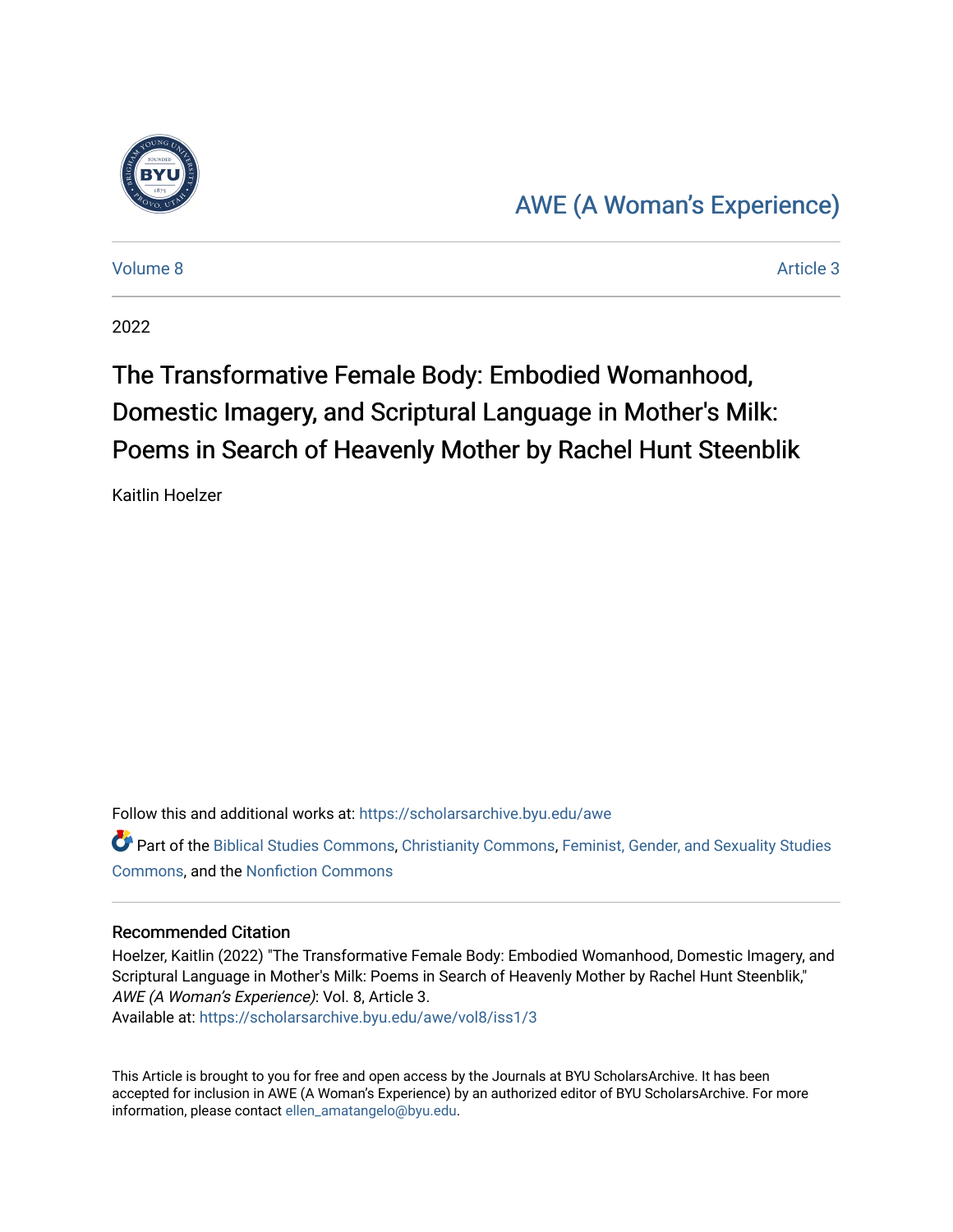#### Kaitlin Hoelzer

# The Transformative Female Body

*Embodied Womanhood, Domestic Imagery, and Scriptural Language in* Mother's Milk: Poems in Search of Heavenly Mother *by Rachel Hunt Steenblik*

WOMEN'S VOICES AND EXPERIENCES HAVE OFTEN<br>been left out of Christian theological writing, but Rachel<br>Search of Heavenly Mother, foregrounds the female embodied experience of been left out of Christian theological writing, but Rachel Hunt Steenblik's volume of poetry, *Mother's Milk: Poems in Search of Heavenly Mother*, foregrounds the female embodied experience of childbearing while presenting a powerful representation of the feminine divine and the religious authority, power, and presence that women in Christianity, specifically in Mormonism, can claim. In the introduction to *Women, Writing, Theology: Transforming a Tradition of Exclusion*, Emily Holmes argues that writing, while often a tool of oppression by the dominant culture, is also a tool of liberation because it cannot be completely controlled by the dominant group (4). Likewise, Subashish Bhattacharjee and Girindra Narayan Ray assert, "women's writing has consistently challenged patriarchal norms by the simple act of creation independent of male intervention" (2). Women's theological writing specifically has allowed women to access religious authority typically only given to men in Christian structures, because writing about one's personal experiences with God conveys a certain authority regardless of gender (Holmes 6–9). However, in order for works of women's theological writing to have lasting impact they must deconstruct traditional authority structures, not merely scramble for individual power in a system of domination. Women's theological writing must illustrate a new pattern for claiming and expressing authority that rests outside historically oppressive models.

Hunt Steenblik's poems explore what connection with and knowledge of a feminine deity might look like, figuring God as a woman giving birth and caring for children while speaking with (female) prophets and orchestrating the redemption of humankind. Her work illustrates a new pattern of claiming and expressing theological authority through the depiction of women fulfilling traditionally feminine roles, which have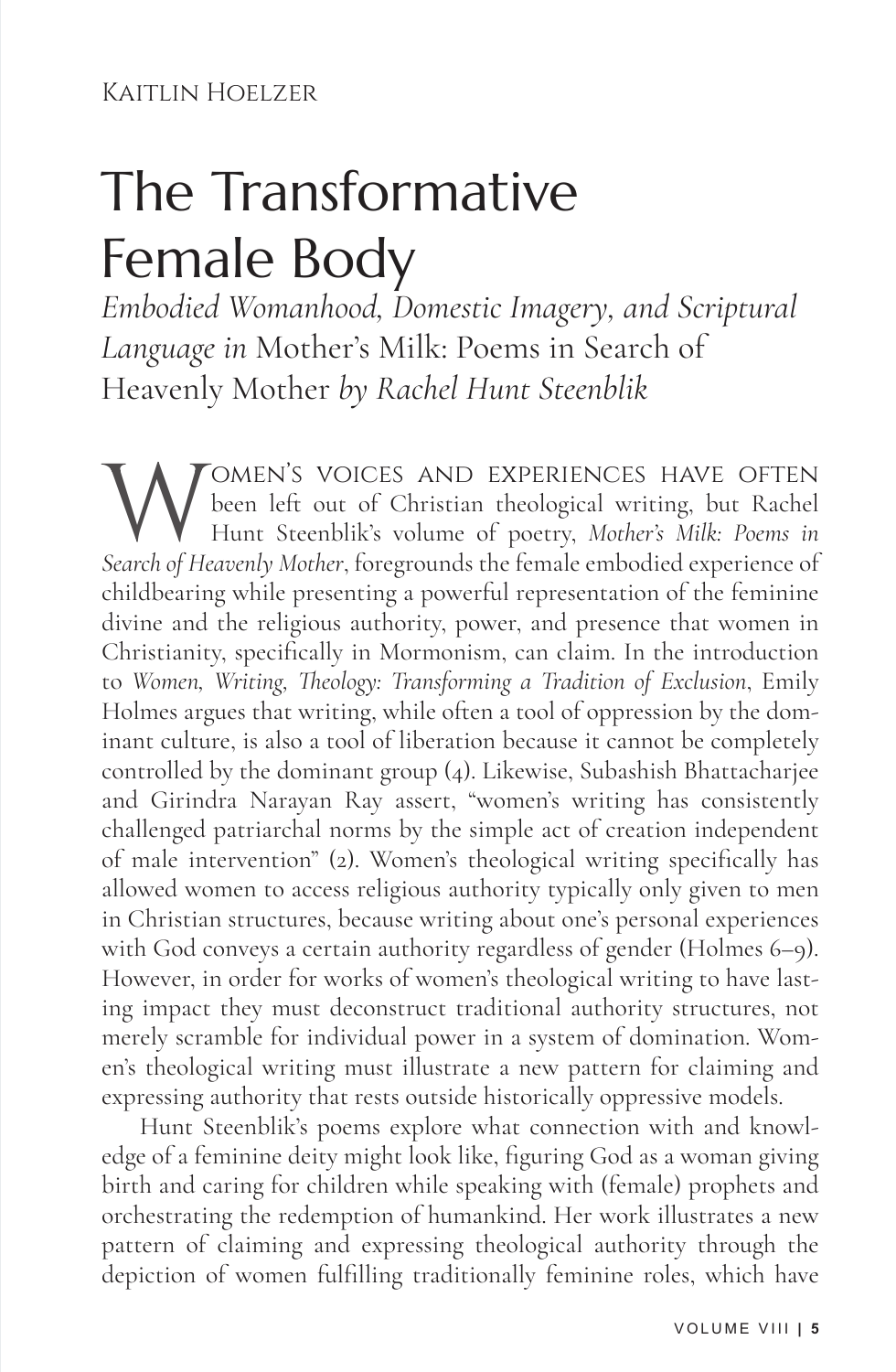historically been used as barriers to keep women from religious leadership, while also showing women as God, as prophets, and as recipients of divine light. Thus, Hunt Steenblik's poems revalue female religious authority, power, and presence. (For the purposes of this paper, I use the term "religious authority" primarily to refer to the authority that comes from one's personal connection with God, "religious power" to connote institutional leadership roles, and "religious presence" to address women's visibility in their authority and power.)

*Mother's Milk* uses embodied womanhood, domestic imagery, and scriptural language to imagine female deity and prophets and thus break down the traditional binary structure that separates female bodily experience from male religious authority, gesturing toward possibilities for religious authority and knowledge rooted in the female body and experience. The deconstruction in which *Mother's Milk* engages, questioning traditional binaries that set male and female, spirit and body, and reason and emotion as opposites by depicting a deity that encompasses both sides of the binary, allows Hunt Steenblik to claim her own religious authority while offering similar authority and institutional power to other women and putting women into scriptural narrative. *Mother's Milk* re-imagines women's role in Christianity, bringing women into equal partnership with men in religious spaces.

## **Poststructuralism and Binary Thinking in Christianity**

In order to understand how Hunt Steenblik reclaims female religious authority, power, and presence by deconstructing binaries that have mandated women's exclusion from these spaces, we must first articulate the basics of poststructuralist theory. Jacques Derrida, perhaps the most wellknown post-structuralist, outlined the flaws of structuralism throughout his work, arguing that the "center," or what structuralism privileges as the fixed origin of meaning, actually represents a paradox, because "while it often appears to be within a particular structure of signification, it simultaneously occupies an exterior position that allows it to operate and control the structure" (Chow 197). The center is both within and outside the structure. Thus, structures can be understood as arbitrary, rather than natural or inherent. The opening of binary structures has vast implications. Derrida notes that when the world is categorized in terms of dualistic differences, these differences are put into value systems, privileging one half of an opposition over the other half (Williams 28). In other words, "usually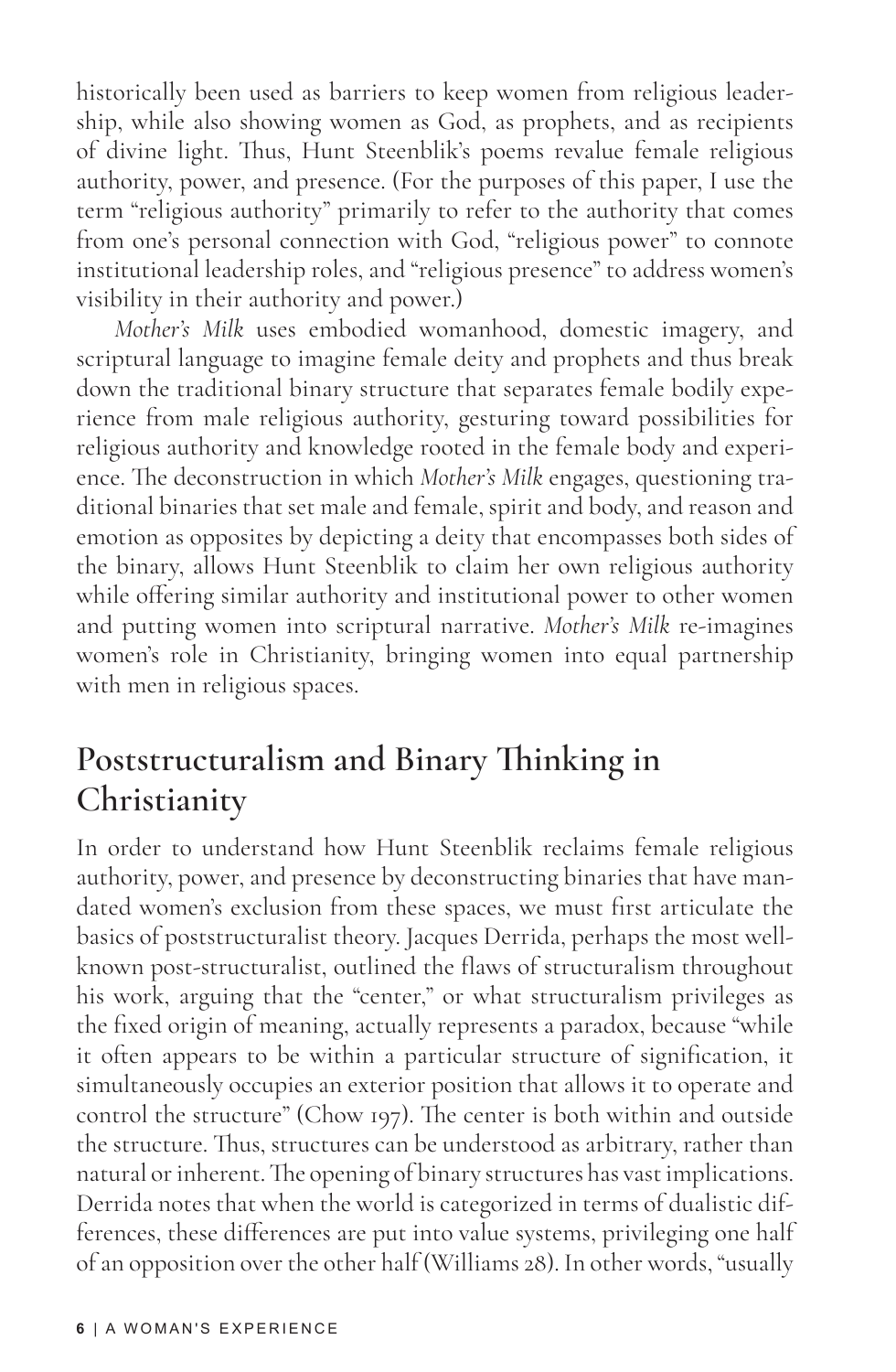one of the two terms in a relation of difference is given epistemological precedence and used as the criterion to determine the value of the other in a hierarchical fashion" (Chow 197). Poststructuralism demonstrates that one of the primary distortions that result from binary oppositional thinking "has been the distortion of humanity as male and female into a dualism of superiority and inferiority" that leads to women's subordination (Ruether 165). Hélène Cixous, in her use of post-structuralism to develop a theory of l'écriture féminine, or women's writing, refers to this process of valuing one side of a binary as inherently or naturally better than the other side as "patriarchal binary thought," also arguing that all systems of binaries lead back to the male/female binary in which the female is lesser (Moi 102–3).

The damaging effects of binary oppositional thinking are foundational to patriarchal structures and can be clearly seen in major trends in Christianity. Certainly, these generalizations are not true of all Christian faiths; however, the basic sketch outlined by feminist theologian Rosemary Radford Ruether in her book *Sexism and God-Talk* is useful to understand the intersection between poststructuralist thought and trends in Christianity. Ruether argues that because the male has been privileged over the female historically, Christian leadership has been, for the most part, male, and Christian theology figures its God as male as well (194). Ruether notes the implications of what she terms "male monotheism," arguing that "male monotheism reinforces the social hierarchy of patriarchal rule" (53). This sets up a structure in which God is above men, who are in turn above women. Thus, "Women no longer stand in direct relation to God; they are connected to God secondarily, through the male" (53). When women can reach God only through men, men are seen not only as representatives but also a representation of God, and women become "the image of the lower, material nature" of humanity (54). Further, Ruether argues that male monotheism splits reality between "transcendent Spirit (mind, ego) and inferior and dependent physical nature," associating women with the physical and men with the spirit  $(54)$ . Men come to represent reason, spirit, and goodness while women are seen as irrational, carnal, and sin-prone (94, 168, 195).

When Christian theology is based on a binary opposition between men and women, further dualisms follow, splitting reality between mind/body and reason/emotion. Women become associated with the term in the binary pair that is determined to be inferior. Again, it is important to remember that there are many Christian faiths that avoid the pitfalls of patriarchal binary thought, and that these trends are generalizations. However, for the most part, this binary has historically meant, in Christianity as well as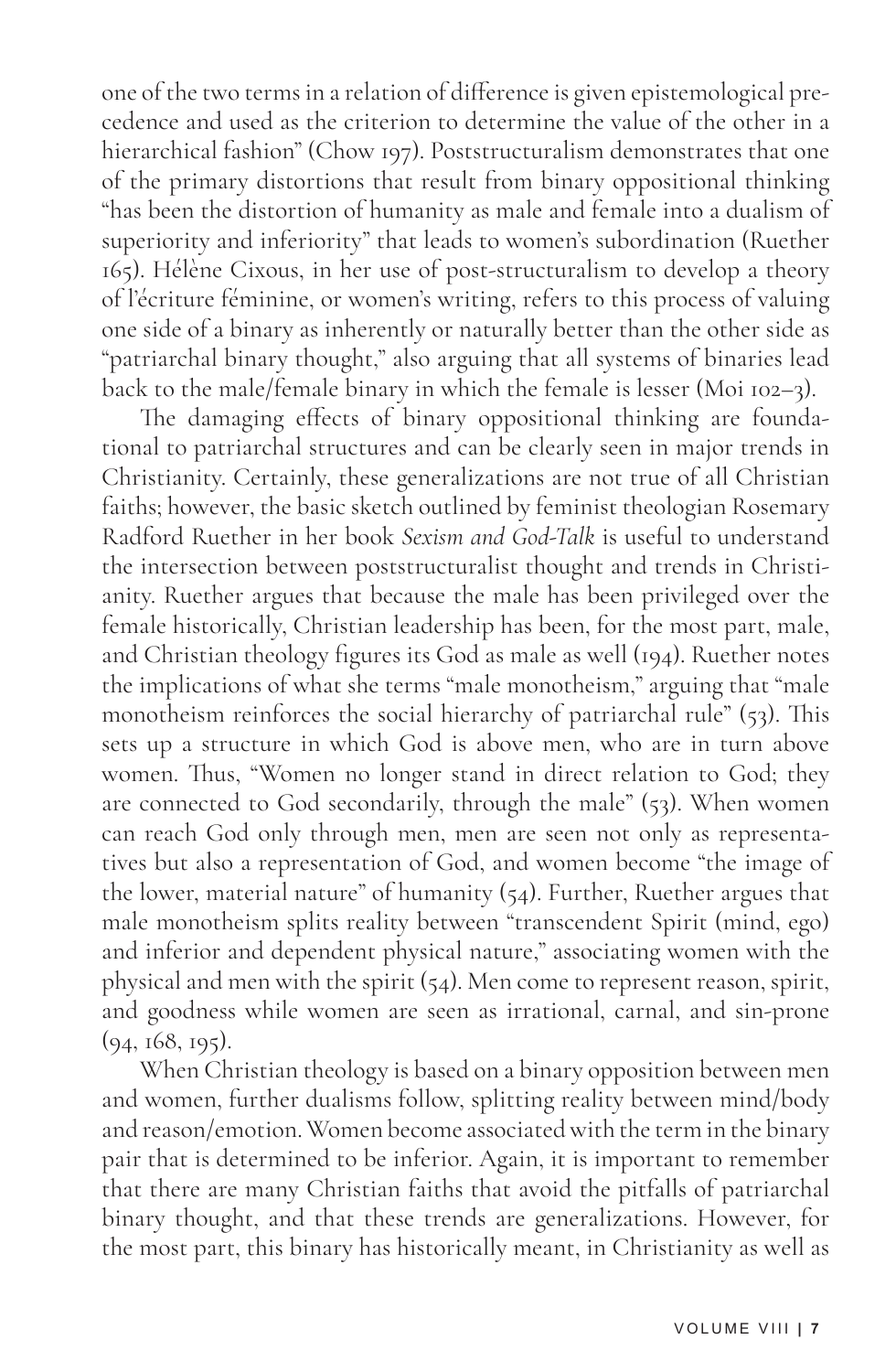other major social institutions, that men have not attached authority to female voices (Moi 35), both leaving women out of theological discussion and work as well as preventing them from claiming the authority needed to join the spaces in which theology is formulated (Holmes 3).

## **Woman as Religious Authority**

French literary theorists Cixous, Irigaray, Kristeva, and Wittig developed the concept of "l'écriture féminine," or "women's writing," to describe writing that subverts the patriarchal binary structures described above. Male domination of binary oppositional structures—specifically in Christianity—has made women "the Other" in opposition to men, turning them from agents into objects (Moi 90). Thus, a poststructuralist philosophy is essential to a theory of women's writing as a way to break out of the limited roles in which women have been contained. While the particularities of each theorist's work on l'écriture féminine invariably differ and cannot be covered in the scope of this paper, these theorists all work from the basic premise that the female body opposes itself to male cultural domination (Jones 252) and that a focus on the female body exposes the false dichotomies between male/female, mind/body, and reason/emotion that are replicated throughout patriarchal social structures (Crowder 141).

Hunt Steenblik's poetry and her context as a Mormon woman fit into this definition of poststructuralist women's writing. The general Christian tendency to devalue the body as inferior and sinful, as well as to associate the susceptibility to the body's passions with women in particular as outlined by Ruether, continues in Mormonism. The Christian religion to which Hunt Steenblik belongs teaches that the body is important to God's plan, the body is generally regarded as something to be mastered, continuing older Christian traditions that privilege the mind and spirit above the body. Mormonism sees the body as part of the soul and believes in an embodied God, but religious scholar Aaron S. Reeves argues that this premise has not been fully realized, noting that earlier positive teachings about the body have become less common as leaders emphasize that the fall of Adam and Eve led to a body that is unredeemed, weak, and susceptible to temptation (145, 149).

The focus on the body as eventually eternal but currently flawed is seen in common interpretations of the Book of Mormon, part of Mormonism's scriptural canon, that focus on the idea that redemption includes triumph over the "carnal" nature of the body to a spiritual state and that God's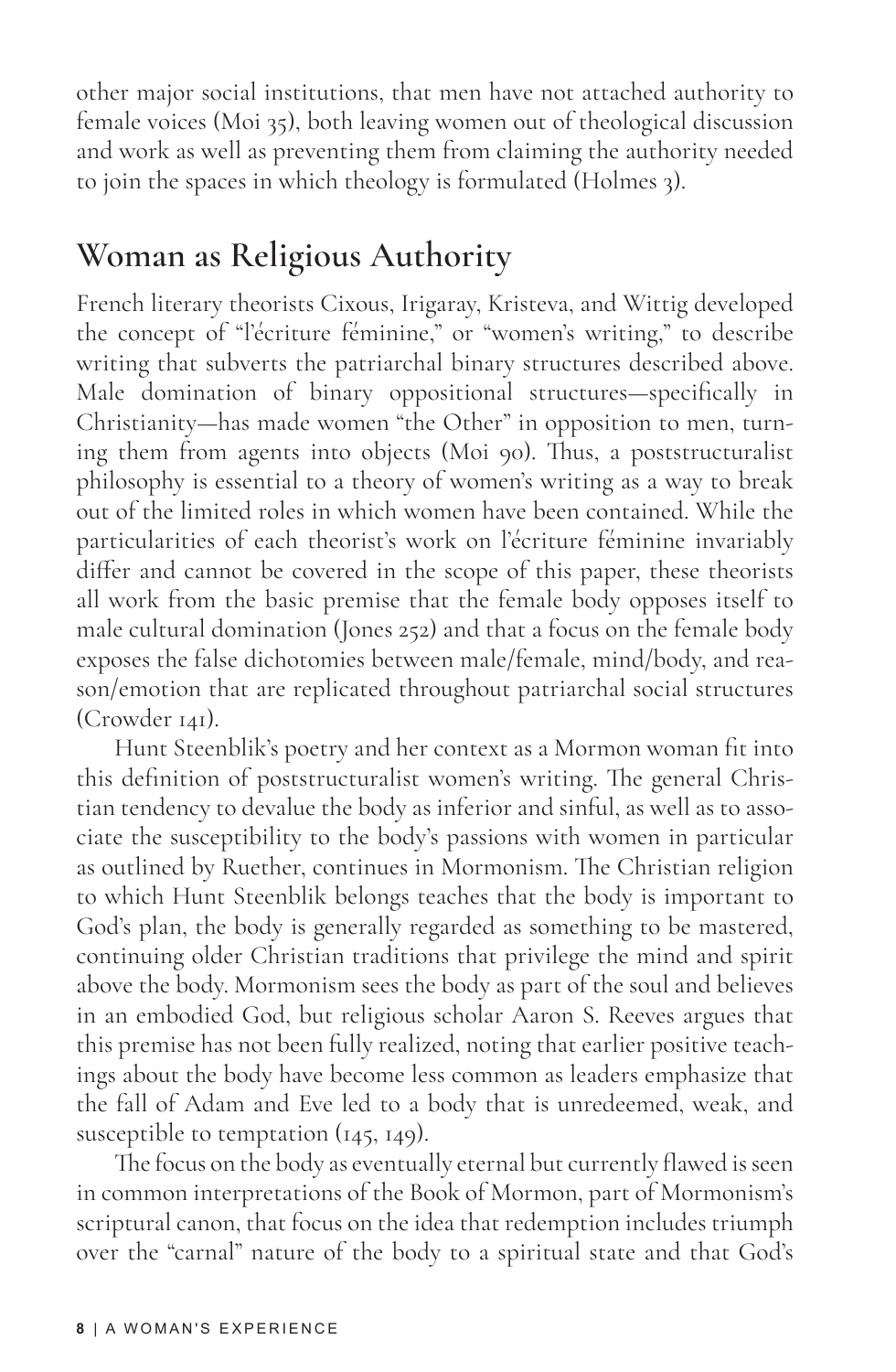influence helps people reject the body's passions (Volluz 154–58). Therefore, despite belief in an embodied God and that the body is part of the soul, these teachings and interpretations engender a theology in which the body and the spirit are currently opposed, and will only be reconciled once the body has been sufficiently mastered or improved by the spirit's influence (Reeves 147–51, 153–63). Mormon theology does not specifically label women as more bodily and thus more sinful, but in a society shaped by binary thinking, devaluing the body as lesser than the mind means that often, in Mormon culture, women are associated with the body because gender is mapped to binary oppositions. Further, because Mormon spiritual leadership is mostly male, men become implicitly associated with spirituality, which in turn, due to binary structures that shape societal thought, connects women to the body and excludes them from positions of authority. For example, the common Mormon understanding that the female equivalent of the all-male Mormon priesthood is motherhood (Farnsworth 166–68) is directly related to the lasting cultural foundation that associates men with spirituality and women with the body, because motherhood is generally an embodied experience. In contrast to both Christianity's harmful connection of women and the "inferior" body and Mormonism's complex but often disdainful attitude toward the body, Hunt Steenblik uses embodied womanhood as a metaphor for God, allowing a deconstruction of the patriarchal binaries that separate the female body from traditional conceptions of God and God-given authority. Hunt Steenblik uses the female body as a site of special revelation and makes woman the subject rather than the "Other" in her writing. Thus, *Mother's Milk* conceptualizes a form of religious authority that validates embodied experience, allowing both bodily and spiritual experiences to confer the authority to know and speak about God, regardless of gender.

In *Mother's Milk*, we see these themes strongly in the poems "Postpartum" and "The Morning Søren Was Born," both of which deconstruct the binary between male religious authority and female bodily experience by depicting revelation that is rooted in the female body during and just after giving birth. That Hunt Steenblik chooses birth as the subject of each of these poems is significant, as birth has often been seen in traditional Christian theology as an example of women's "bodily . . . inferior, sin-prone self," a fact that precludes women from religious authority (Ruether 95–97). However, Hunt Steenblik's use of embodied womanhood as a metaphor for God allows her to claim religious authority from—not in spite of—her female identity. Both poems discuss "the Mother," using capitalization to set up the metaphor of God as an embodied woman.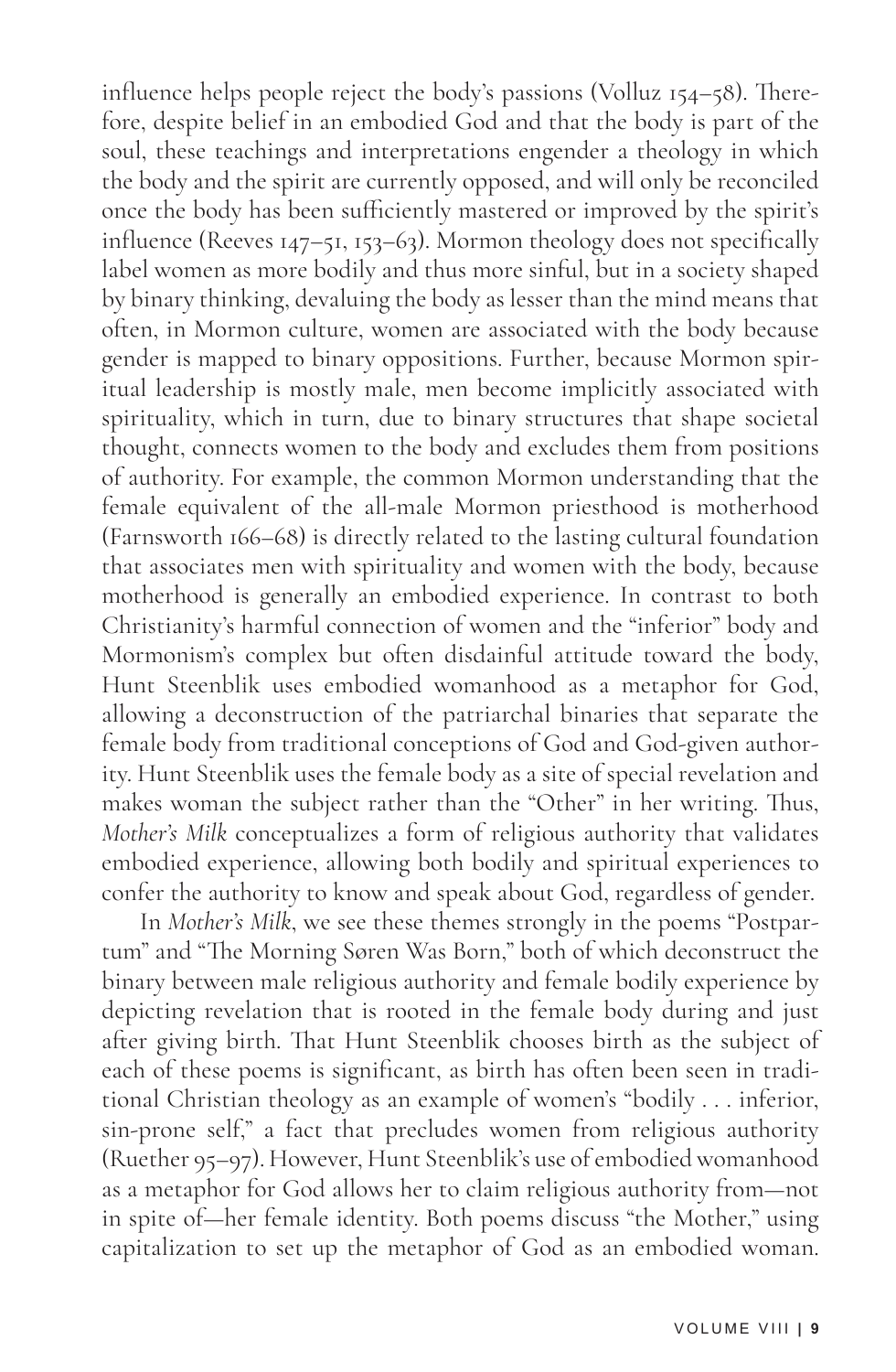The capitalization, which occurs throughout the volume, signals a larger and more important mother than one woman giving birth, connecting motherhood and Godhood. "Postpartum" begins, "After creation / the Mother knew" (Hunt Steenblik 53, lines 1–2), connecting the creation of the world by God to physical birth through the juxtaposition of the title and the first line. The contrast between the title and the first line sets up the metaphor of the poem and the book: that God is an embodied woman. Similarly, in "The Morning Søren Was Born," Hunt Steenblik writes, "I heard the Mother's / birth cries" (93, lines 1–2), again establishing a scene in which God is an embodied woman giving birth.

The metaphor of God as an embodied woman, as seen in the connection between the title and the first line of "Postpartum" as well as its capitalization of "Mother," suggests that women, particularly those who have given birth, have authority to speak about God. Further, in "Postpartum," the act of creation results in knowledge, thus reinforcing the idea that women's embodied experiences can be a revelatory process that brings women close to God. This idea directly opposes the historical religious notion that reason and understanding must be separated from the body and that men—because of their separation from the body—are more suited to spirituality (Ruether 54) by depicting an embodied experience as a form of connection to God. Thus, "Postpartum" contributes to the deconstruction of the binary between male religious authority and female bodily experience through its connection between God's actions and women's experiences giving birth, demonstrating that embodiment, rather than a detriment to spirituality, is a way to connect with God and something that bestows religious authority. The poem continues, "The emptiness / that comes after fullness, / the softness that remains / for a long time" (lines 3–6). These lines depict Hunt Steenblik's experience after giving birth, reiterating the metaphor of Godhood as embodied womanhood, and further developing the idea that the female bodily experience can be a revelatory process. It is Hunt Steenblik's own experience with the "emptiness" and "softness" after birth that gives her further understanding of God.

Finally, lines 3–6 of "Postpartum" present a view of opposites that are contained within a single body, destabilizing the validity of a structure built upon binary oppositions. The final lines of the poem oppose "emptiness" and "fullness," "softness" and hardness, the joy and "sorrow" of creation. That these conflicting emotions and physical attributes can exist in one person argues against the false dichotomy set up by patriarchal binary thinking. If one person can experience both emptiness and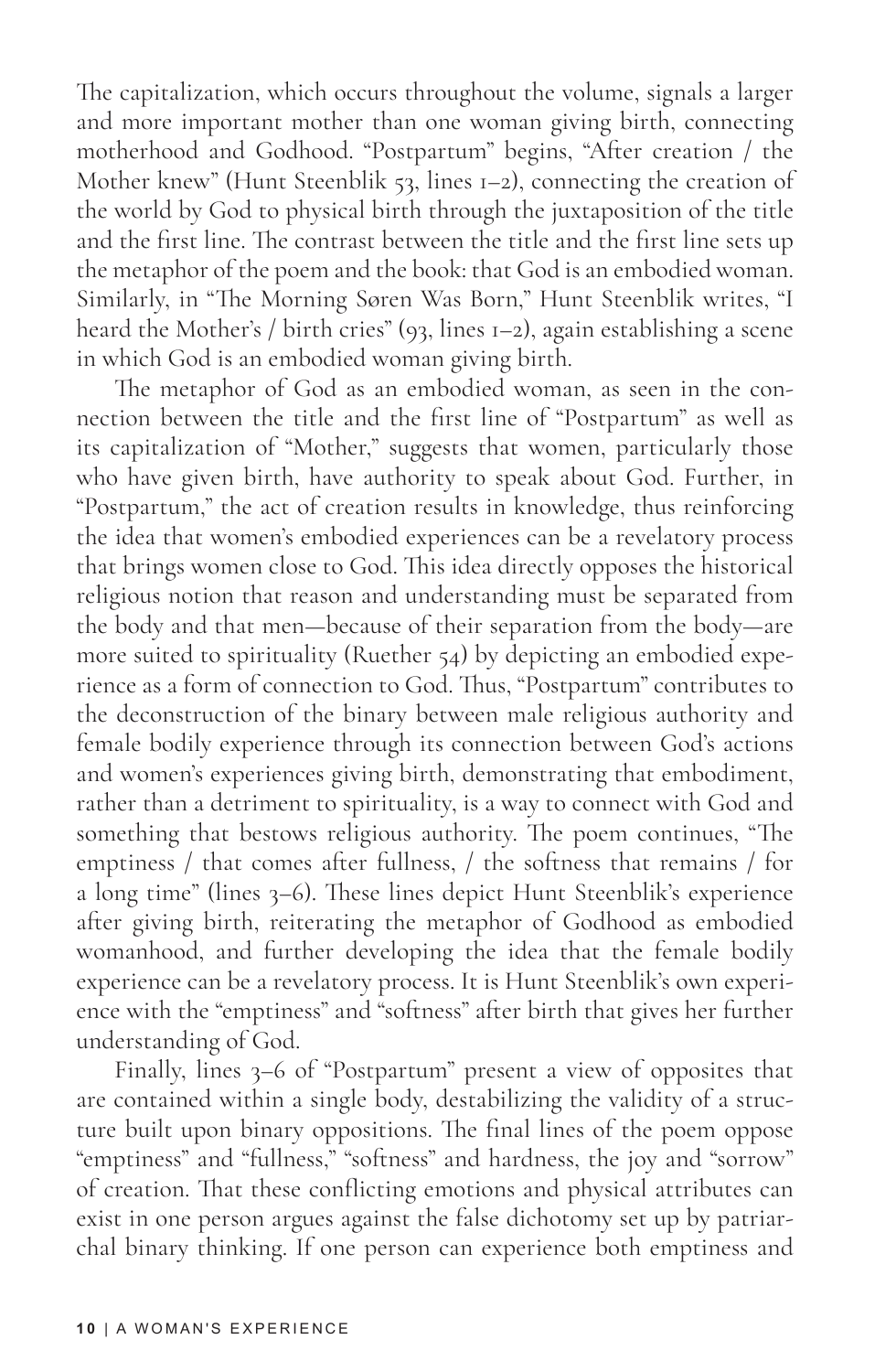fullness, softness and hardness, joy and sorrow without valuing one above the other, a system built on strict binary oppositions becomes suspect. "Postpartum" opens the possibility of a religious experience that does not set male and female, mind and body as oppositional and hierarchical, promoting instead an experiential and bodily view of revelation and religious authority that does not use gender or embodiment to preclude one group from religious authority.

Hunt Steenblik's "The Morning Søren Was Born" again uses the metaphor of God as an embodied woman, resisting the binary that separates female experience from religious authority by depicting a female embodied experience that leads to religious knowledge and asserting her own experiential authority. Hunt Steenblik writes, "I heard the Mother's / birth cries / from my / own / mouth" (93, lines  $I$ –5). In this poem, Hunt Steenblik connects to God by hearing God's "birth cries" through her own childbearing, experiencing what God has experienced. "The Morning Søren Was Born" shows the way the female experience mirrors God's experience. This rhetorical move paints Hunt Steenblik—and all women—as representatives of God, granting religious authority. Men have claimed their religious authority on the basis that God is male, and therefore men are God's representatives (Ruether 53–54). If God can be figured as female and found in the female embodied experience, Hunt Steenblik argues, women can be God's representatives and leaders, too.

"Postpartum" and "The Morning Søren Was Born"' take as their primary subject the experience of childbirth and motherhood. Historically, Christianity has seen birth as evidence of women's inferiority due to Eve's sin, and in some aspects of Mormon theology, motherhood is figured as a counterpart to male religious authority through the priesthood (Farnsworth 166–68). Hunt Steenblik rejects the idea that childbirth and motherhood preclude or exempt women from religious authority and instead turns the female embodied experience into a revelatory and transcendent experience that actually bestows religious authority. While narratives about the inferiority and punishment of women make them "the Other'' in binary opposition with men, Hunt Steenblik narrates how childbirth brings knowledge of and closeness to God and makes women the subject of the story, restoring their authority to know, learn, speak, and teach about God. Hunt Steenblik's emphasis on the embodied female experience as a metaphor for God deconstructs the separation between body and revelation, demonstrating the false nature of this duality by showing that embodied experience can lead to connection with God, thus allowing women to reclaim bodily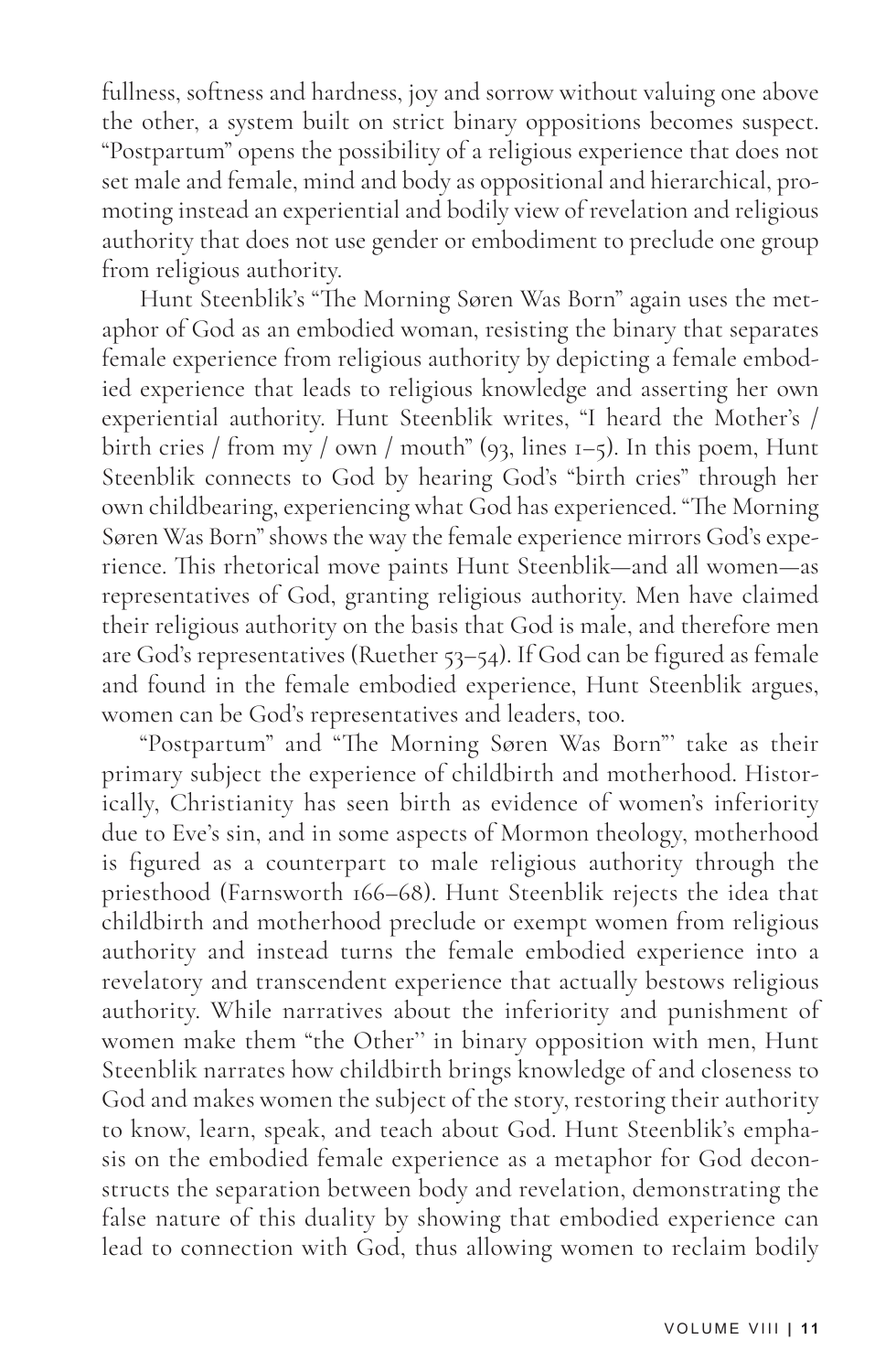experience and insist on religious authority alongside men. In Hunt Steenblik's work, the body is not an obstacle to religious authority but rather an asset. Thus, women can both embrace their embodied selves and claim religious authority. She does not seek, however, to reverse binary structures and place women on top instead of men, but to open different possibilities for our understanding of God's nature, such as seeing God as an embodied woman rather than as solely male, and validating the many different ways in which people connect with and learn of God, whether through their bodies or their minds. These different possibilities release women from the negative association with the body while also not requiring that they bend to the assumptions of society and reject the body as prohibitive of connection with God, freeing religious authority from limiting binary structures.

## **Resisting Gender Essentialism**

The theory of l'écriture féminine has been criticized for its gender essentialist tendencies (Crowder 132, 136; Jones 252–55; Moi 109, 146–48). Particularly in the writings of Cixous we see a tendency to ascribe gender difference to biological difference (Crowder 137), and as French feminist literary theorists like Cixous, Kristeva, and Irigaray position the female body as the source for "women's writing," they run the risk of upholding the systems that perpetuate the male/female binary and lending biological inherence to social and cultural differences between men and women (Jones 252–55). Monique Wittig's work on l'écriture féminine emphasizes the need to avoid perpetuating or replicating the false male/female duality while focusing on women's experiences (Crowder 118–20). She writes, "Our first task . . . is to thoroughly dissociate 'women' (the class within which we fight) and 'woman,' the myth" (Jones 257). This is the approach through which we must see Hunt Steenblik's work—not as a bid to subjugate men and reverse patriarchal society, but as an effort to remove domination in all forms.

Throughout *Mother's Milk*, Hunt Steenblik resists merely reversing patriarchy into a system of female domination and avoids representing womanhood as something inherently tied to biology. While the majority of her poems use the metaphor of God as an embodied woman, the purpose of this technique is to validate the body as a foundation of knowledge rather than something that needs to be overcome, not to represent biological motherhood as something required either for true womanhood or true religious authority. Hunt Steenblik's work utilizes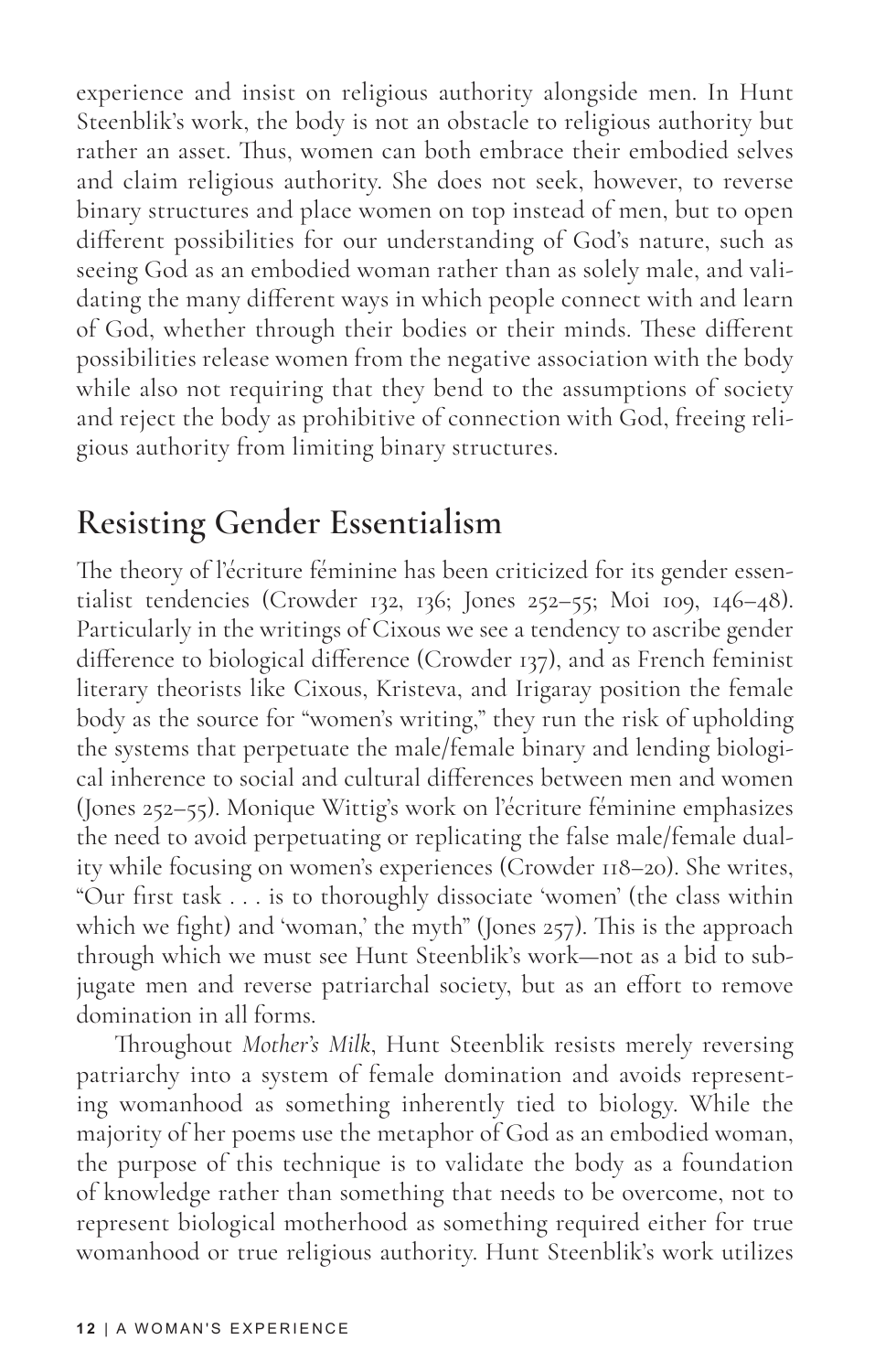pregnancy and birth as metaphors for God to combat the separation of the body and the mind in which the mind is privileged as a more valid way of knowing, not to argue that the body should be privileged over the mind instead. The poems "Crack, II" and "As She Is" demonstrate Hunt Steenblik's resistance to replicating unjust systems of power through their universalizing language. "Crack, II" reminds us, "She is everywhere" (123, line 2). Hunt Steenblik's use of the word "everywhere" helps readers resist the temptation to simply flip the common ideas about God and tie God inherently to physical childbirth by signaling that God can be found in every place and every person. "As She Is" states of God, "We shall be like Her / for we shall see Her / as She is" (135, lines 2-4). Hunt Steenblik's use of the pronoun "we" throughout the poem includes all readers and universalizes the poem. She does not say that only those who have given birth, or who have uteruses, or who fit within cultural gender roles will be like and see God, she writes that we will all be like God; Hunt She does not imply that any major changes are needed to "be like Her," suggesting that the multiplicity of humanity, with our various personalities, interests, and experiences, is reflected in God.

Though the central metaphor of the book is grounded in embodied womanhood, the God in *Mother's Milk* is described in a wide variety of ways. She is described in many vocations, such as a linguist, an author, an astronomer, a potter, and a weaver (87, 44, 99, 48), has dynamic personality traits—loud and quiet, calm and stormy, and wise (57, 79, 58)—and is found in all the elements of the natural and human-made world, including fireworks, the ocean, a bear, the moon, a bird, music, trees, a temple, and the wind (131, 35, 78–79, 75, 29, 11, 90, 114, 141, 69, 73, 80, 68, 80). Hunt Steenblik ascribes all these traits and vocations to God, expanding our definition of God and of what women can be beyond the traditional male/female binary. By incorporating a plurality of representations, Hunt Steenblik's depiction of God manifests the both/and mentality that poststructuralist theories of women's writing need in order to be truly effective in deconstructing the patriarchal binaries that ensure one group's superiority over another. Without such plurality, writers and theorists run the risk of simply creating a different binary structure, instead of rejecting binaries altogether. While Hunt Steenblik uses embodied womanhood as a tool to demonstrate the invalidity of binary structures, she does not set womanhood and domesticity as the new privileged half of the binary. Rather, she uses embodied womanhood, domestic imagery, and scriptural language to allow both women and men to embrace the religious authority that comes from knowledge about God, a knowledge that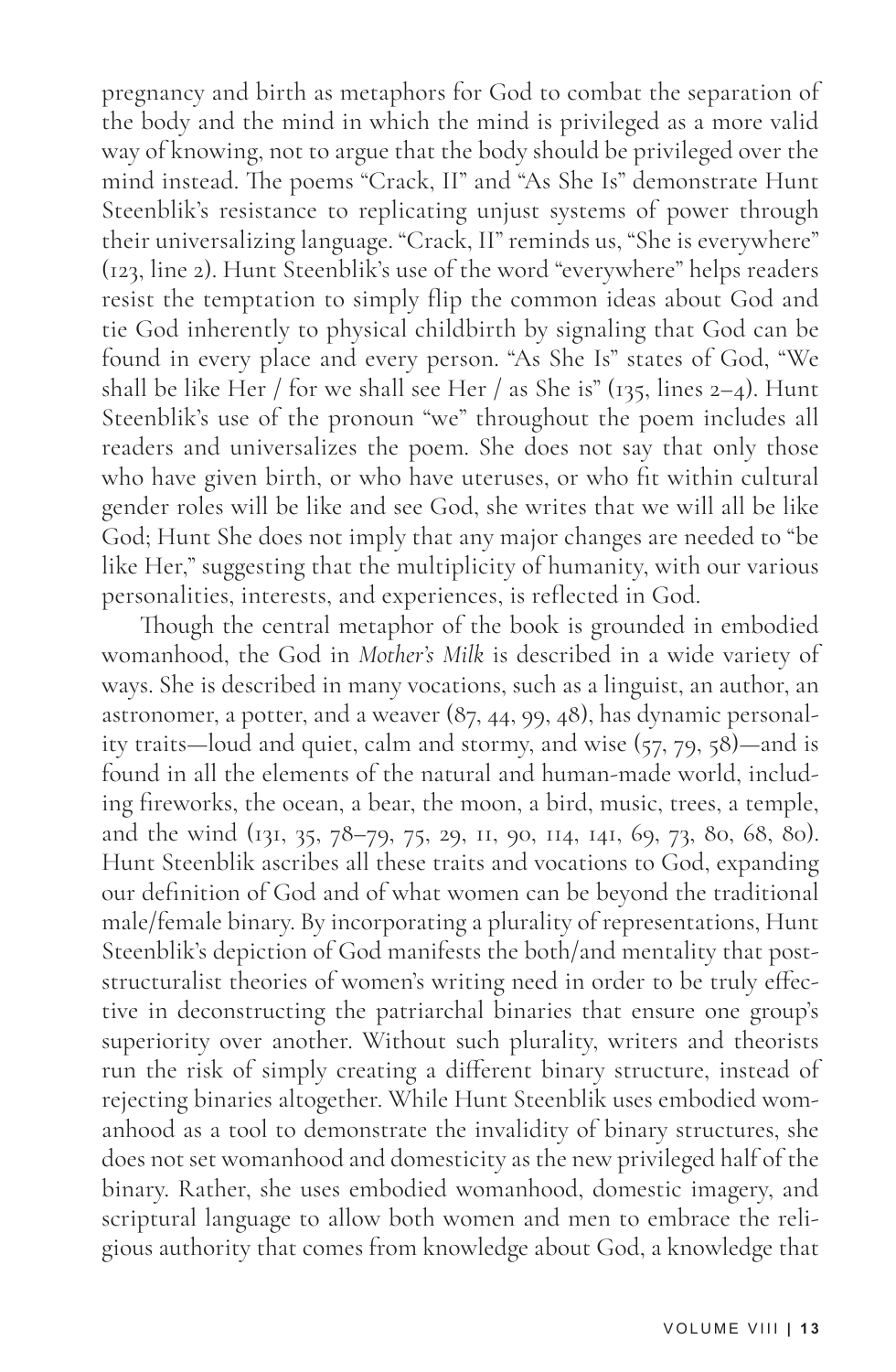can come from both sides of the binary, from the mind and from the body, from traditionally male experiences and from conventionally female ones. Thus, Hunt Steenblik seeks to change how readers think about religious authority.

## **Transforming the Nature of Power**

Cixous notes that women's writing is not necessarily linked to the sex or gender of the writer in question, but rather the type of writing. "Feminine" writing is writing that seeks to undermine the dualistic thinking that comes from structures defined by opposition, because such thinking results in one group becoming lesser than the dominant group (Moi 106–07). The poems of *Mother's Milk* use embodied womanhood as a metaphor for God as a way to demonstrate the falseness of this binary thinking and to show that the religious authority bestowed by embodied experiences facilitates a connection with and knowledge about God. However, the binary thinking that has become entwined with Christianity, including Mormonism, cannot be deconstructed by merely recognizing women's knowledge about God. That knowledge must be translated into the ability to lead, to hold institutional religious power. Hunt Steenblik's *l'écriture féminine*  continues to break down binaries that separate male and female, reason and emotion, and body and spirit by presenting the dual role of prophet, a position only held by men in the Mormon tradition (as well as in most Christian traditions), and mother, a position Mormon women are often told obviates the need for institutional church authority (Farnsworth 166–68), placing revelatory power alongside her identity as a woman and her experiences with the domestic. This juxtaposition forces readers to reconsider what "prophet" and "God" really mean, allowing them to separate these roles from their traditional gender categorizations and the traditional patriarchal conceptions of power associated with them.

Domestic life is a connecting theme throughout *Mother's Milk*. The focus on the domestic links the roles and realms typically assigned to women with Godhood, breaking down the theological construction of God and God's prophets and leaders as necessarily male. It is not controversial to note that, particularly after the Industrial Revolution precipitated what modern scholars call the Cult of True Womanhood, women have often been limited to the domestic sphere, seen as defenseless and in need of protection against the world of business and political leadership (Boydston 142–44). Mormonism arose during the nineteenth century, when this romanticized view of women as the "Angel of the Hearth" was at its peak,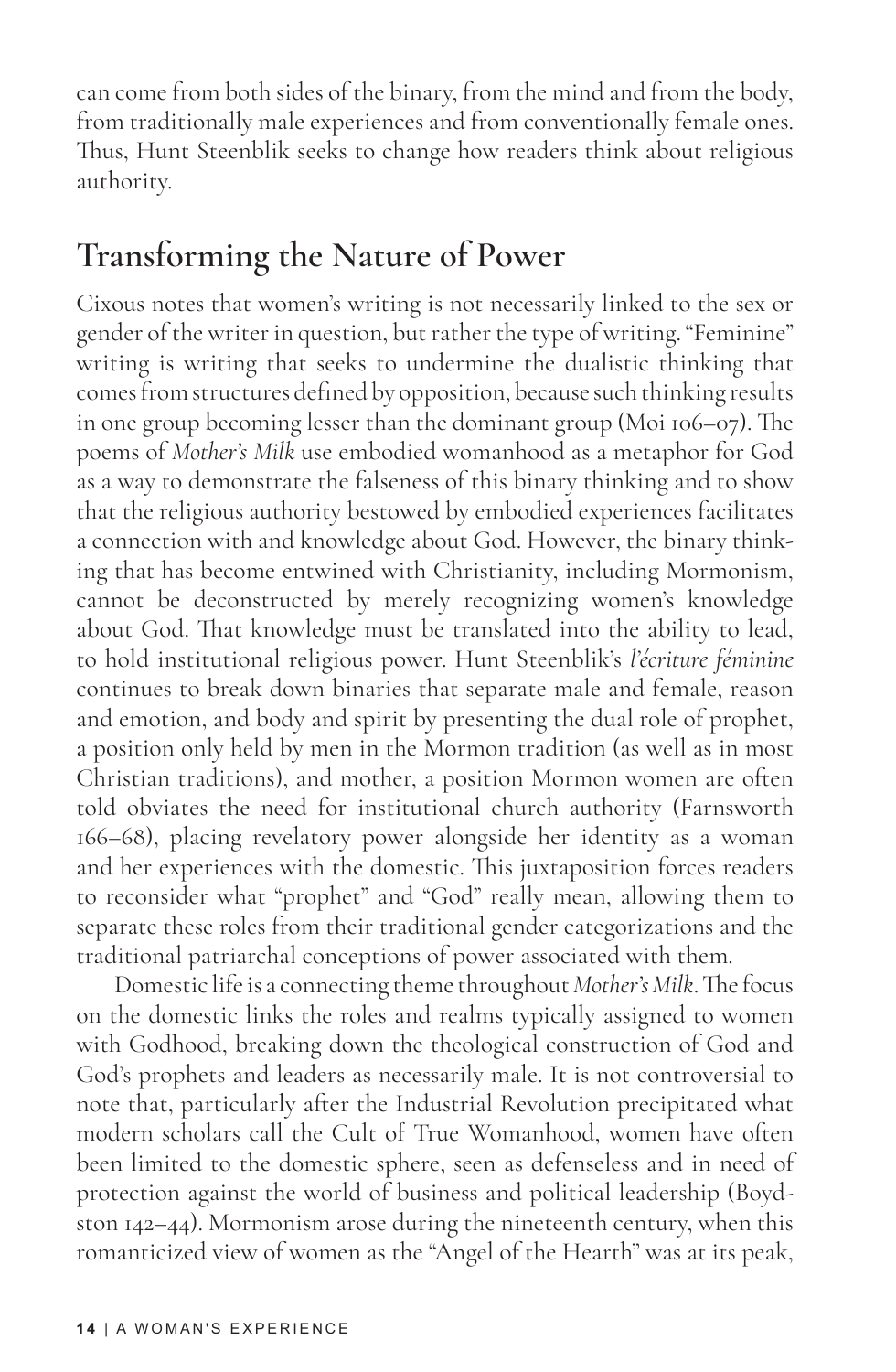and it is understandably marked by the culture in which it grew. Mormons have sacralized traditional gender roles, painting women's role as "birther and follower" and men's role as "provider and ruler" as God-given (Kline 193). These roles are justified by "women being described by Church leaders as inherently nurturing, loving, sympathetic, spiritual, and kind" (193). Women's most divine role in Mormonism is mother, while the primary role for men is "leader and priesthood holder," and while neither is explicitly categorized as superior, this view sets up a God-given structure in which women are associated with nurture and men with leadership (194–96). Thus, in order to fulfill their spiritual potential, women must not concern themselves with power and leadership and instead focus on their children. However, this worldview assumes the inherence of a dualistic split between male and female natures and the need to assign roles accordingly.

Rather than replicate the separation between conventional female roles and male religious authority by depicting herself reflecting in isolation in order to learn about God, Hunt Steenblik uses her domestic experiences as a way to connect with God, similar to her use of embodied womanhood as a metaphor for God. For example, in the poems "Mother Tongue" and "Veil," Hunt Steenblik associates raising her daughter, Cora, with how God might interact with her. In "Mother Tongue," she writes, "Cora sticks her fingers / in my mouth, to learn / my language" (33, lines 1–3). "Veil" opens, "When my daughter cried / for me as I showered, / I gave her soft words" (124, lines 1–3). After illustrating an experience with her daughter, Hunt Steenblik then carefully links these events with God's nature. "Mother Tongue" finishes with Hunt Steenblik asking, "Did I do this / with my Mother?" (lines 5–6). "Veil" recounts the reassurance Hunt Steenblik gave her crying daughter—"I'm right here. / I'm just on the other side / of the curtain" (lines 4–6)—before finishing, "And suddenly, / I knew my Mother / was" (lines 7–9). These epiphanies about God are explicitly connected to domestic life, demonstrating the false nature of the traditional split between womanhood, associated with the domestic, and manhood, associated with leadership. Hunt Steenblik and the God she portrays embody both domestic care and religious leadership.

The lack of space between the domestic experience and the epiphany depicts the revelatory nature of domestic life. The lines containing realization/revelation about God come directly after the lines describing Hunt Steenblik's interactions with her daughter, without a stanza break to separate the different ideas. This further entangles the domestic sphere and religious authority, making it clear that these two things are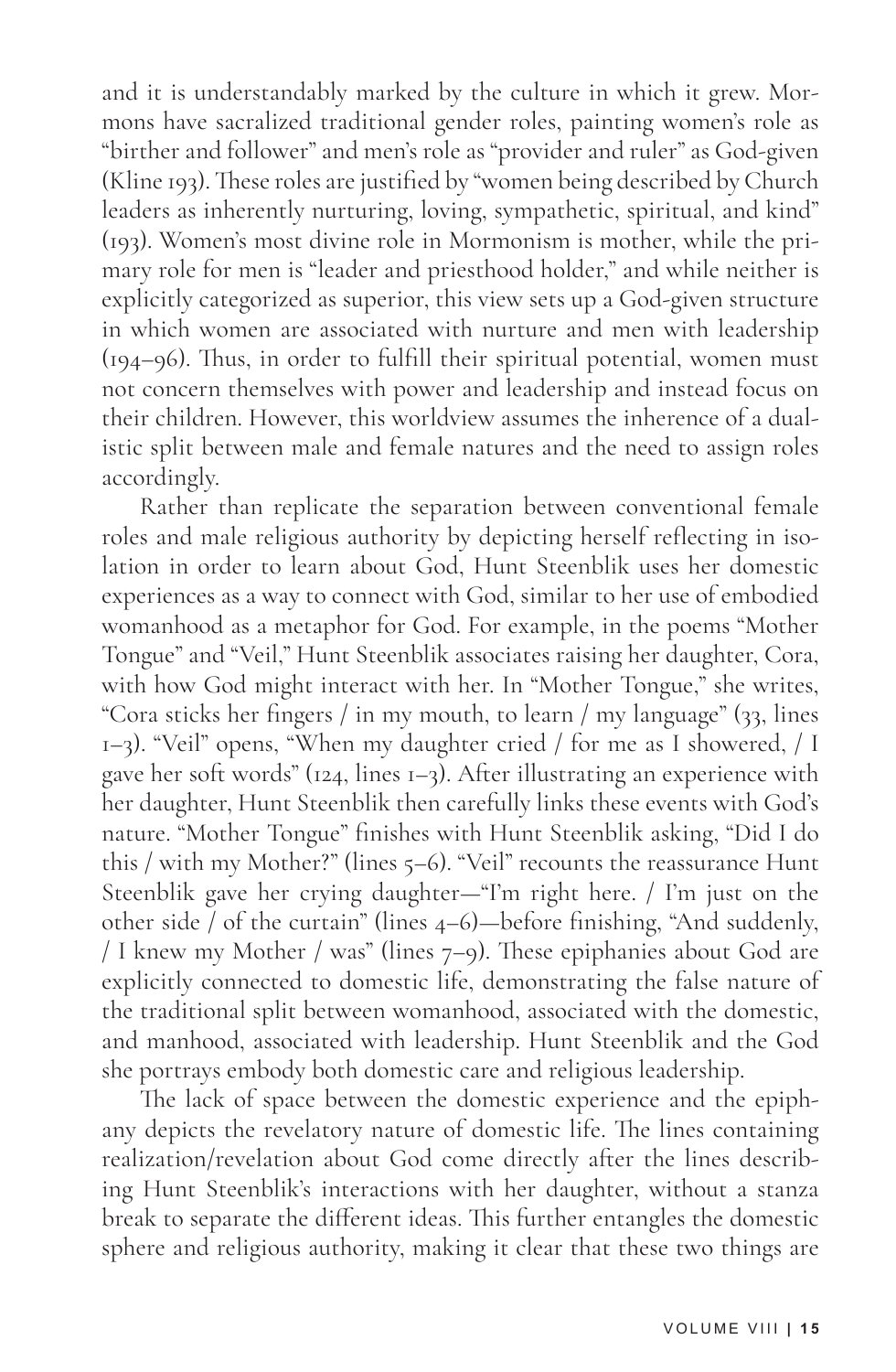not mutually exclusive, nor is Hunt Steenblik retiring to a space separate from her domestic life to learn about and connect with God. Rather, her knowledge of God comes directly from her domestic life. The single-stanza structure of these two poems illustrates the merging of the two sides of the traditional split between domestic care and religious leadership.

However, Hunt Steenblik does not only demonstrate female religious authority in terms of knowledge about God throughout *Mother's Milk*. She also translates that authority into religious power, destabilizing the masculinity of God and using her experiences in the traditionally-female domestic role to deconstruct the false separation between women and religious leadership. Hunt Steenblik aligns herself—a woman—with prophets of the Bible as well as contemporary Mormon prophets in her poems "My First Article of Faith" and "Holy Places." Christianity has been historically male-dominated, denying women leadership for centuries (Ruether 194). In Mormonism, only men hold the authority from God to lead general church organizations, and thus, only men can be appointed to the highest levels of leadership (Terry 4–11). As discussed earlier, leadership in the Mormon church is often seen as a male God-given role that corresponds to women's role as mothers (Kline 198; Farnsworth 166–68). While many women do hold leadership roles at all levels in the Mormon organization, women "do not actually have the [office of the] priesthood, an abstract authority that is bestowed only on men and boys" (Terry 17–19). While it may seem that Hunt Steenblik embraces the role Mormon culture has assigned to her, her focus on the domestic serves a larger purpose. When we juxtapose domestic experiences, which provide their own connection with God, with Hunt Steenblik's poems that position her as religious leader, *Mother's Milk* clearly disavows the dualistic split between female experience and male authority and fully integrates womanhood, as portrayed through embodied experience and domestic imagery, alongside religious authority.

For example, Joseph Smith, who translated the Book of Mormon and established the Mormon religion, wrote thirteen Articles of Faith explaining Mormon Christianity to the world. These are well known by members of the Mormon faith today and have been canonized as part of Mormon scripture. Hunt Steenblik's "My First Article of Faith" tweaks the well-known aphorism, associating it with the prophet Joseph Smith and his ethos in the Mormon community. The original version of the First Article of Faith reads, "We believe in God, the Eternal Father, and in His Son, Jesus Christ, and in the Holy Ghost" (Articles of Faith 1:1). Hunt Steenblik's changes to this sentence, along with her versification, bring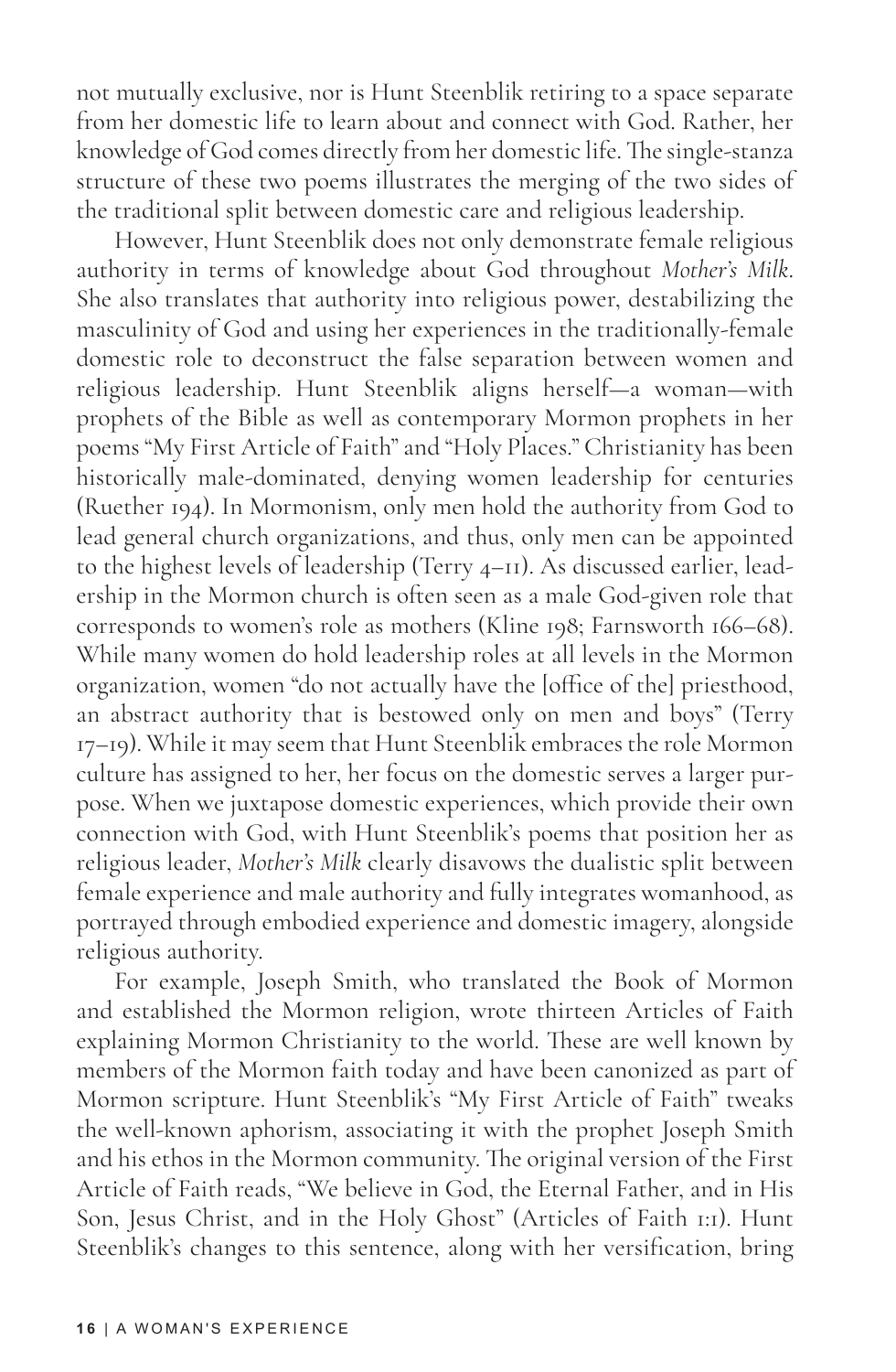a new meaning to light. The poem begins, "I believe in God the Eternal / Father and Mother / and in their Son" (132 lines 1–3), adding "and Mother" and referring to Christ as "their Son" rather than using the male possessive pronoun that Smith employs. These changes bring to the surface a broader understanding of God by recognizing a female deity figure who is equal with and involved alongside the traditional male God, and a more expansive idea of who can exercise religious leadership by positioning Hunt Steenblik as a prophetic teacher. Hunt Steenblik claims the ethos of a prophet by using the words of Joseph Smith and by teaching further doctrine about God.

Hunt Steenblik also uses the line break between the first two lines of "My First Article of Faith" in order to broaden readers' understanding of God, cementing her prophetic status with concrete teaching. The first two lines read, "I believe in God the Eternal / Father and Mother" (lines 1–2), splitting the introduction of God from further descriptions of God. While Smith's version presents "God the Eternal Father" as one noun, Hunt Steenblik's poem uses the line break to split apart God and the question of gender, separating the roles God plays as "Father and Mother" from God's identity as "the Eternal." This separation allows readers to understand God's identity and power isolated from the socially constructed gender norms with which parenthood is laden. That Hunt Steenblik strays from the typical Mormon conception of God indicates her prophetic role. In "My First Article of Faith," not only does she clearly align herself with perhaps the most-celebrated prophet of Mormon history, Hunt Steenblik leverages that association alongside her own teaching to fully claim religious leadership for herself and other women.

Similarly, in Hunt Steenblik's "Holy Places," she uses the scriptural metaphor of going to a mountain to commune with God to depict herself spending time with a feminine Deity, again positioning herself as a prophet. Mountains are central to the stories of the Bible: Moses received his call and the ten commandments from God on Mount Sinai, Abraham was asked to sacrifice his son and Solomon built the first temple on Mount Moriah, and Jesus first taught his disciples on the Mount of Olives (Green 159). Well-known Book of Mormon prophets also spent time in the mountains in order to commune with God (1 Nephi 11:1, 17:7, 18:3; 2 Nephi 4:25; Ether 3:1, 4:1, 6:2). Like these scriptural prophets, Hunt Steenblik writes, "We climbed to / the mountain top, / She and I, / and sat awhile" ( $140$ , lines  $1-4$ ). As in earlier poems, the capitalization of "She" helps readers understand that Hunt Steenblik is talking about God. That she and God are spending time together on "the mountain top" connects Hunt Steenblik and her work with the scriptural prophets mentioned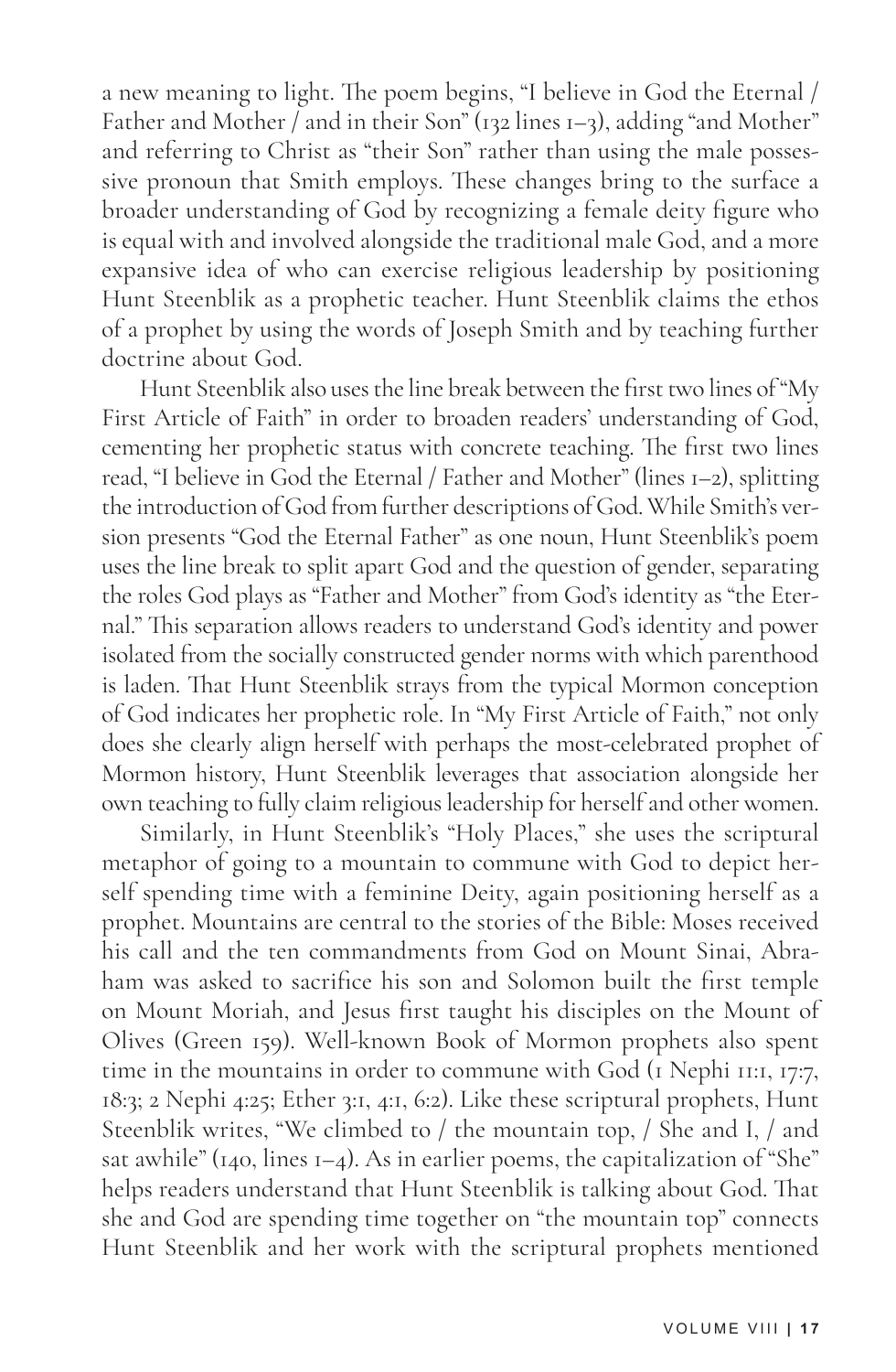earlier, giving her the right to claim religious leadership like scriptural prophets did, regardless of her gender. Further, the use of the plural personal pronoun "we" articulates that Hunt Steenblik and God are working together. Hunt Steenblik is the modern-day prophet learning from God in the mountains and returning to assert her religious power despite the limitations Mormonism places on female leadership.

The juxtaposition of these two roles, the conventional mother and the new prophet, is key in understanding the deconstruction *Mother's Milk* accomplishes. Hunt Steenblik positions herself as "both" on every page. To write a section about her prophetic role and then a section about motherhood would be to replicate the patriarchal binary that already separates these two roles. Instead, each page contains records of Hunt Steenblik's domestic experiences and her revelation and teaching, demonstrating through the structure of the book the invalidity of the dualistic thinking that has informed the exclusion of women from religious leadership. Further, Hunt Steenblik's mingling of domestic relationships with her prophetic power enacts a new model of religious leadership. Rather than institute a new version of religious hierarchy, Hunt Steenblik recurs to a communal model for relating to God and exercising religious leadership, doing away with the binaries that have supported the hierarchical model for so long.

## **Putting Women in Scripture**

As Holmes and Bhattacharjee et al. note, writing is used as a tool of patriarchal power structures, but it is not inherently patriarchal. Similarly, Kristeva articulates this nuance in her conception of l'écriture féminine. She asserts that cultures give language its context, and therefore its sexism or lack thereof. Writing is productive, according to Kristeva, and we can get more out of it than what we put in (Moi 156–57). Therefore, when women have the freedom to express their stories and make their own meaning out of their experiences, language can be used to shift society away from the binaries that have resulted in male being privileged over female, reason privileged over emotion, and mind privileged over body. Elisabeth Schüssler Fiorenza, a prominent feminist Biblical scholar, articulates the liberatory potential that even historically patriarchal texts like the Bible have, arguing that while the Bible has "often inculcated patriarchal . . . (e.g., lord, slave-master, father, elite male domination) values and visions," we need not simply disregard the Bible, but can learn "new ways of reading the Bible in order to prevent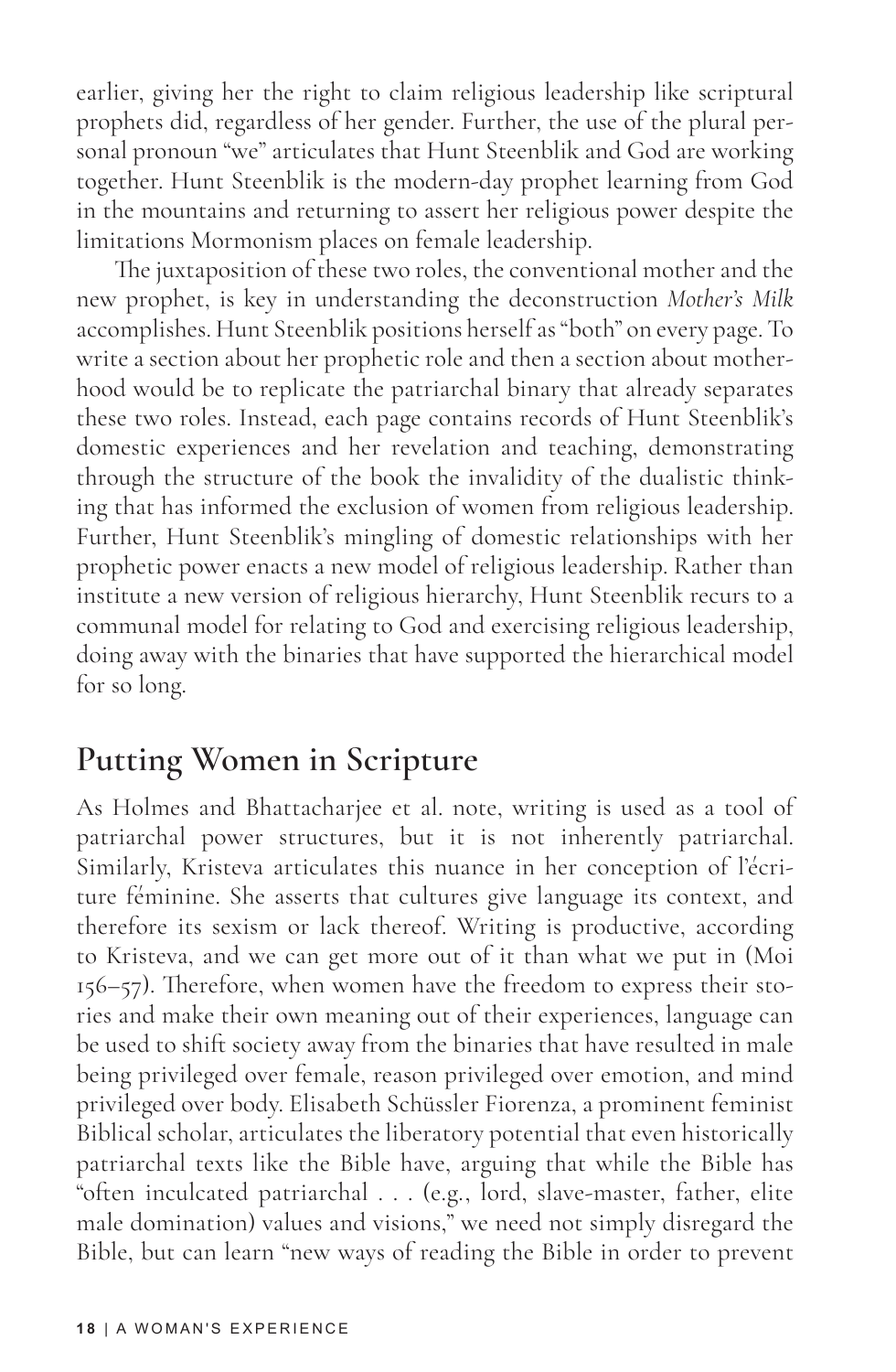Biblical knowledge from continuing to be produced in the interest of domination and injustice" (1, 89).

Hunt Steenblik's project of deconstruction, which validates female religious authority by revaluing female embodied experience and restores female religious leadership by demonstrating the illegitimacy of the priesthood/motherhood binary, ultimately allows the freedom to remake religious narratives so they are inclusive of women and, in poems like "Genesis" and "The Spirit of Eliza," facilitates a new reading of the Bible. In a cyclical pattern, female religious authority and leadership grants the right to rewrite religious narratives, and this rewriting serves to further affirm female religious authority and leadership. In each of these poems, Hunt Steenblik draws on well-known scriptural language and stories, but subverts the expectation the familiar language evokes and uses it to foreground feminine deity and prophets, putting female experience into sacred text, thus liberating women to claim the religious authority, power, and presence *Mother's Milk* demonstrates is theirs.

The poem "Genesis" plays on the King James Version (KJV) of Genesis 1:26–27, using unexpected substitutions to the familiar passage of scripture to bring the arbitrary nature of the male default to light as well as suggest a more egalitarian and democratic view of humanity's creation. The poem begins, "And God said, Let us / make woman in / our image" (50, lines 1–3), substituting "woman" for the word "man" as used in the KJV. Additionally, Hunt Steenblik reverses the typical phrase "male and female," writing, "female and male / created She them" (lines 9–10). These reversals are jarring, especially when the rest of the text is so familiar to a Christian audience; they subvert the expected phrasing and force the reader to slow down, calling attention to themselves. With focused attention comes the realization that using the word "man" to mean humanity is expected, illuminating the male default that pervades much of religious writing.

"Genesis" does not merely call attention to the male default that has left women out of religious authority and leadership. It also works against that default, asserting female presence in Christianity. While traditional Christian theology has always asserted that both men and women are created in the image of God, Ruether aptly notes that this belief "has tended to become obscured by a second tendency to correlate femaleness with the lower part of human nature . . . femaleness also becomes linked with the sin-prone part of the self" (93). Because Mormonism does not view Eve negatively, women generally escape this association with lower bodily categories (Kline 186). However, this does not mean that Mormonism escapes the binary thinking that separates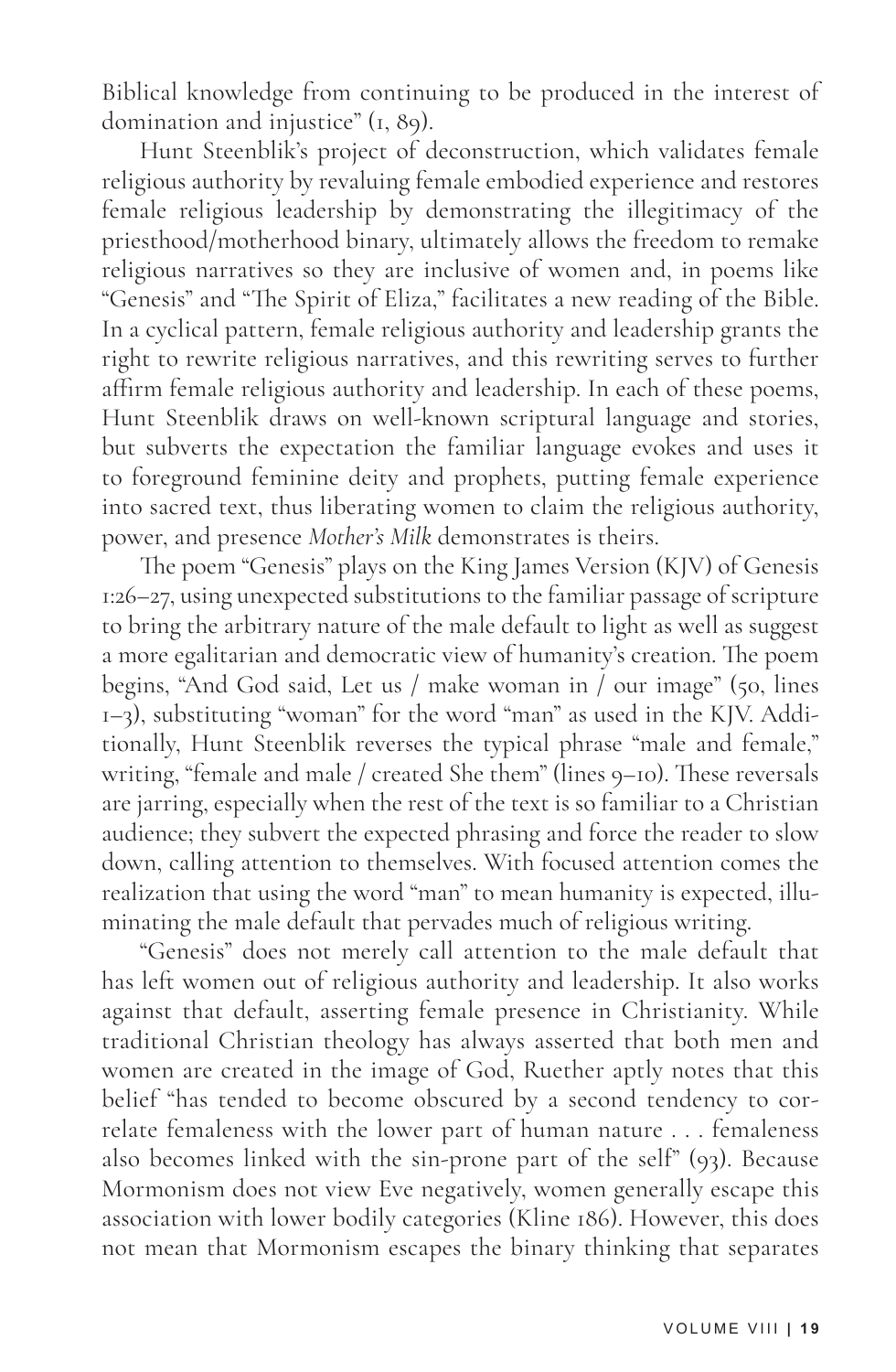male/female along with mind/body and reason/emotion. Mormon leaders tend to elevate women as more naturally spiritual than men but also assert that leadership has been assigned to men by God, failing to counteract women's ultimate subordination to men (Kline 188–92). Hunt Steenblik's substitution of "woman" for "man" in the first few lines of "Genesis" counters the Christian theological amnesia that associates women with sin by making it clear that woman is imago Dei just as much as man, reminding readers of female presence and participation in Mormonism and other Christian traditions.

Further, this assertion resists the notion that God has assigned religious leadership and authority to one gender. "Genesis" reiterates women's participation in the image of God, and their religious authority and right to religious leadership because of such, through further substitutions. Hunt Steenblik writes, "God created women in / Her own image" (lines 5–6), using the plural "women" instead of the singular "woman" that is expected when she begins to substitute "woman" for Genesis 1:26–27's use of "man." This choice may seem small—it is, after all, merely the difference of a single letter—but its implications are vast and liberatory. With the use of the plural, Hunt Steenblik argues that all women are imago Dei, not just a paradigmatic Eve figure described in the Biblical creation story, placing all women at the center of this religious narrative and indicating that female religious authority and leadership are just as valid as the leadership men have exercised for centuries.

"The Spirit of Eliza" works in a similar way to "Genesis," using a familiar scripture with gender-bent substitutions to question why religious leadership has been so male-dominated historically and to suggest that righting gender relations is a key part of the Church's work. "The Spirit of Eliza" uses Malachi 4:5–6 as its inspiration, an eschatological prophecy in which Elijah appears as a messenger to "reinforce and restore the covenant" (Davis 102); in other words, Malachi sees Elijah's work as necessary before God can come. Elijah "will restore people to God by reforming their bad behavior" (Davis 104). In Hunt Steenblik's version, the messenger is a woman—"Eliza the Prophetess" (96, line 1). That the eschatological messenger is identified as female serves a similar purpose to the substituting of female for male in "Genesis." The substitution renews female presence in religious narratives. Met with this unexpected turn, readers slow down and ask themselves why women are not typically identified as prophets and whether there is something inherent about women that makes them incapable of religious leadership in the highest offices.

It is important also to note the tense of these lines. In this poem, "Eliza the Prophetess" has already come and "turned / . . . the hearts of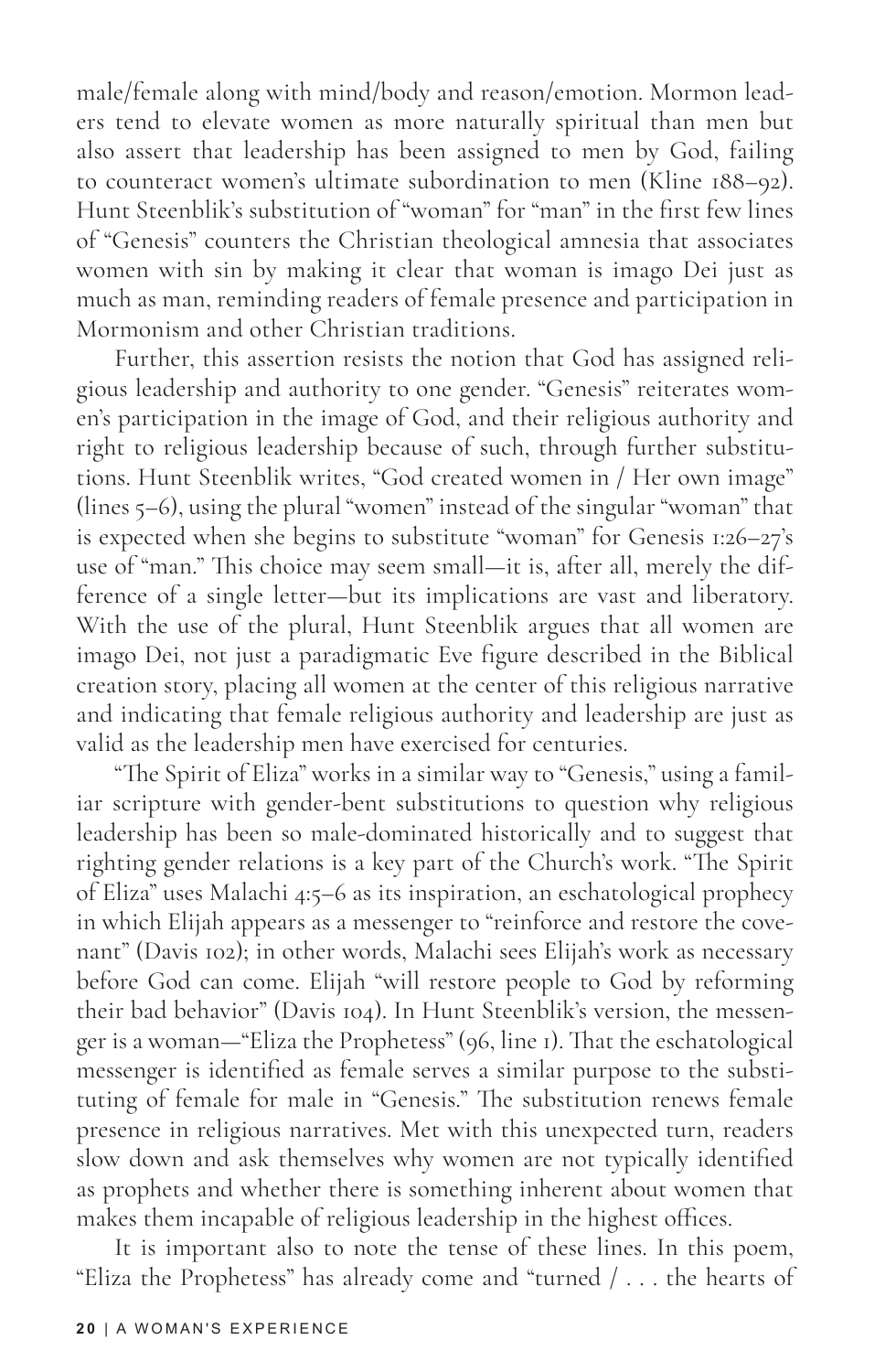the children / to their Mother" (lines 2, 5–6). In Mormon tradition, Malachi's prophecy about Elijah was fulfilled "when Elijah appeared to Joseph Smith in the Kirtland Temple," restoring Godly power to seal families together for eternity ("The Great" 226, 228). Hunt Steenblik's poem mirrors this belief, but refers to a different messenger. The name Eliza is not merely a female analogue for Elijah. When we note the tense of the lines alongside its focus on the feminine divine, we can recognize it as a reference to Eliza R. Snow, who was one of the first Mormons to write about a female Deity. Snow was an extremely influential leader and public figure in early Mormonism, was married to two Mormon prophets and sister to a third, and was an advocate for women's spiritual capabilities (Mulvay 253–54). The third verse of Snow's hymn "O My Father" states, "In the heavens are parents single? / No, the thought makes reason stare! / Truth is reason; truth eternal / Tells me I've a mother there." Therefore, in Hunt Steenblik's version of Malachi 4:5–6, a necessary step toward the eventual redemption of the world is recognizing the imago Dei of women their presence and participation in Christian traditions—as well as their potential for religious authority and leadership. The "Mother" to which we, "the children," must turn is the feminine divine, yes, but in light of Hunt Steenblik's larger project, it is also the unrecognized and undervalued female authority in the Mormon church today. According to the poem, without a righting of the gender relations in the church so that women's authority, leadership, and presence are recognized, we cannot move toward a redeemed world.

## **Conclusion**

Hunt Steenblik uses embodied womanhood, domestic imagery, and scriptural language in order to present a version of God that is bodily and female and resist common traditional Christian binaries that privilege male above female and mind over body. Poems like "Postpartum" and "The Morning Søren Was Born" show the process of giving birth, a specifically female embodied experience, as a revelatory process that facilitates communion with God; they also connect God's creation of the world to physical birth, suggesting that God has experienced embodied womanhood. These two arguments help undo the binary structure that has associated women with body and categorized both as inferior by representing God as an embodied woman. Further, poems such as "Mother Tongue" and "Veil" depict domestic life as another avenue for revelation, as Hunt Steenblik shows herself learning about God through interacting with her daughter; juxtaposed with these domestic-focused poems are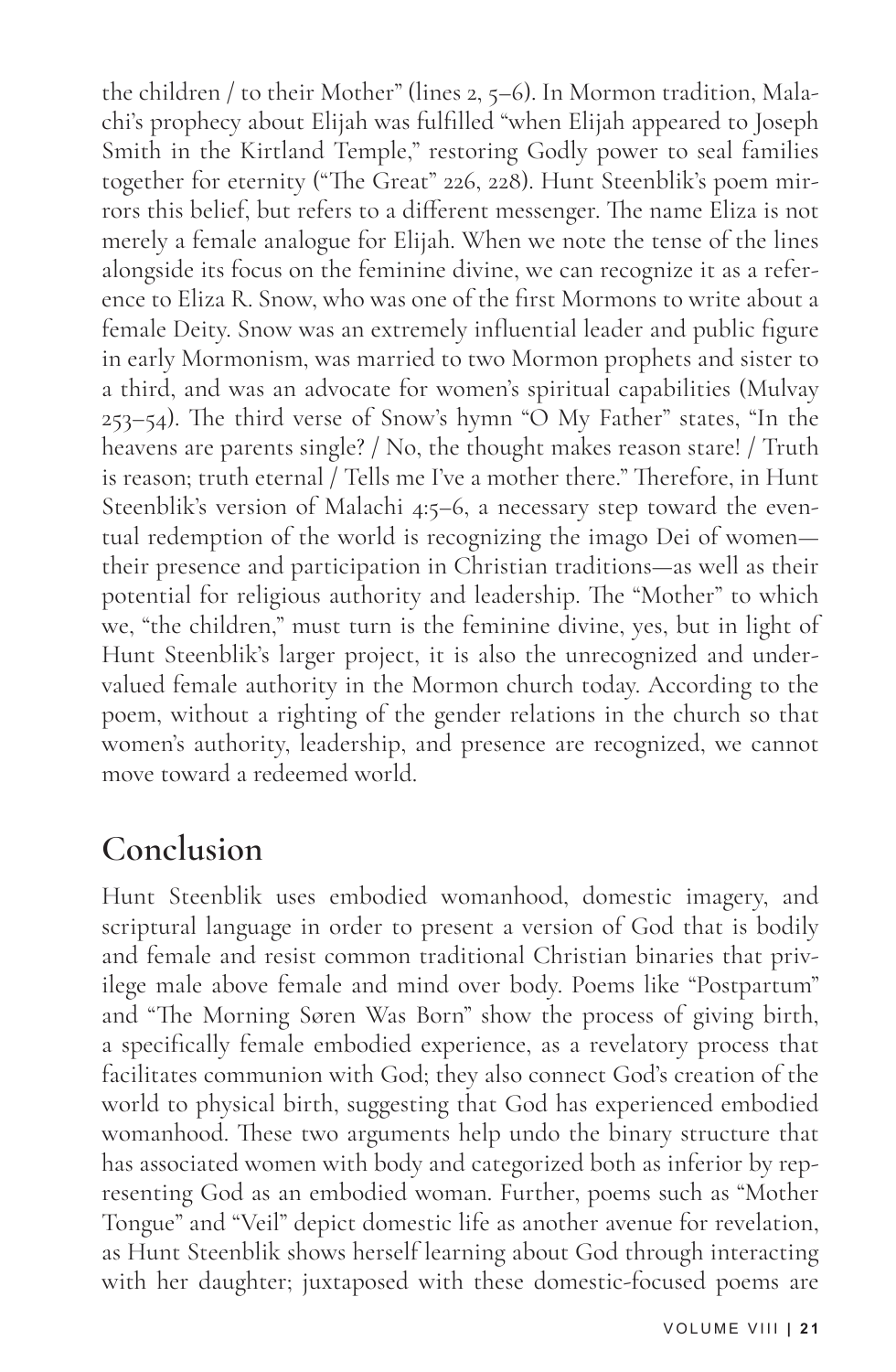poems like "My First Article of Faith" and "Holy Places," which put Hunt Steenblik in the position of prophet alongside Joseph Smith, the first Mormon prophet, and other scriptural prophets. The Christian binary has separated women from religious leadership by aligning motherhood and leadership as distinct and gendered roles that do not overlap, but Hunt Steenblik resists simple categorizing by demonstrating that she can gain knowledge about God through embodied and domestic experience and can encompass both the role of mother and prophet. Finally, poems such as "Genesis" and "The Spirit of Eliza" rewrite women into scripture, reminding readers that all women are created in the image of God and reiterating the importance of including women in religious leadership in creating the kingdom of God.

As Hunt Steenblik's poems deconstruct patriarchal binaries allowing for the equalization of male and female religious authority, the liberation of women to claim that authority and lead in new ways, and the representation that proves this model of leadership is possible—they assert a new, more egalitarian basis of knowledge, and therefore, authority. *Mother's Milk* resists merely recognizing women's rationality; these poems also emphasize the validity of the body. In doing both, Hunt Steenblik not only opens traditional forms of religious leadership to women but also demonstrates possibilities for different types of knowledge, roles, and leadership not based on gender. Her use of embodied womanhood as a metaphor for God suggests that everyone, not just women, can use their bodies as a site of religious authority, indicating plural foundations for that authority. Hunt Steenblik's juxtaposition of domestic life, traditionally assigned to women, and religious leadership, typically given to men, allows a fluidity in which both men and women can be both invested in the home and have institutional religious power. Finally, Hunt Steenblik's appropriation of scriptural language to include women in traditional religious narratives, as in the creation of Adam and Eve and the story of Elijah the prophet, provides an example of what it might look like to have women and men share religious power equally and emphasizes that women have always been intimately involved in religious matters.

Writing about l'écriture féminine, Diane Crowder asserts, "Oppression is a state in which one is prevented by others from acquiring or acting upon knowledge which one needs and wants" (125). *Mother's Milk* is an opening of essential knowledge, a key to dismantling the binary structures that have meant leaving Mormon women out of authoritative and leadership roles for so long. Words have the power to shape reality; our theological words change the way we see the world. So does repre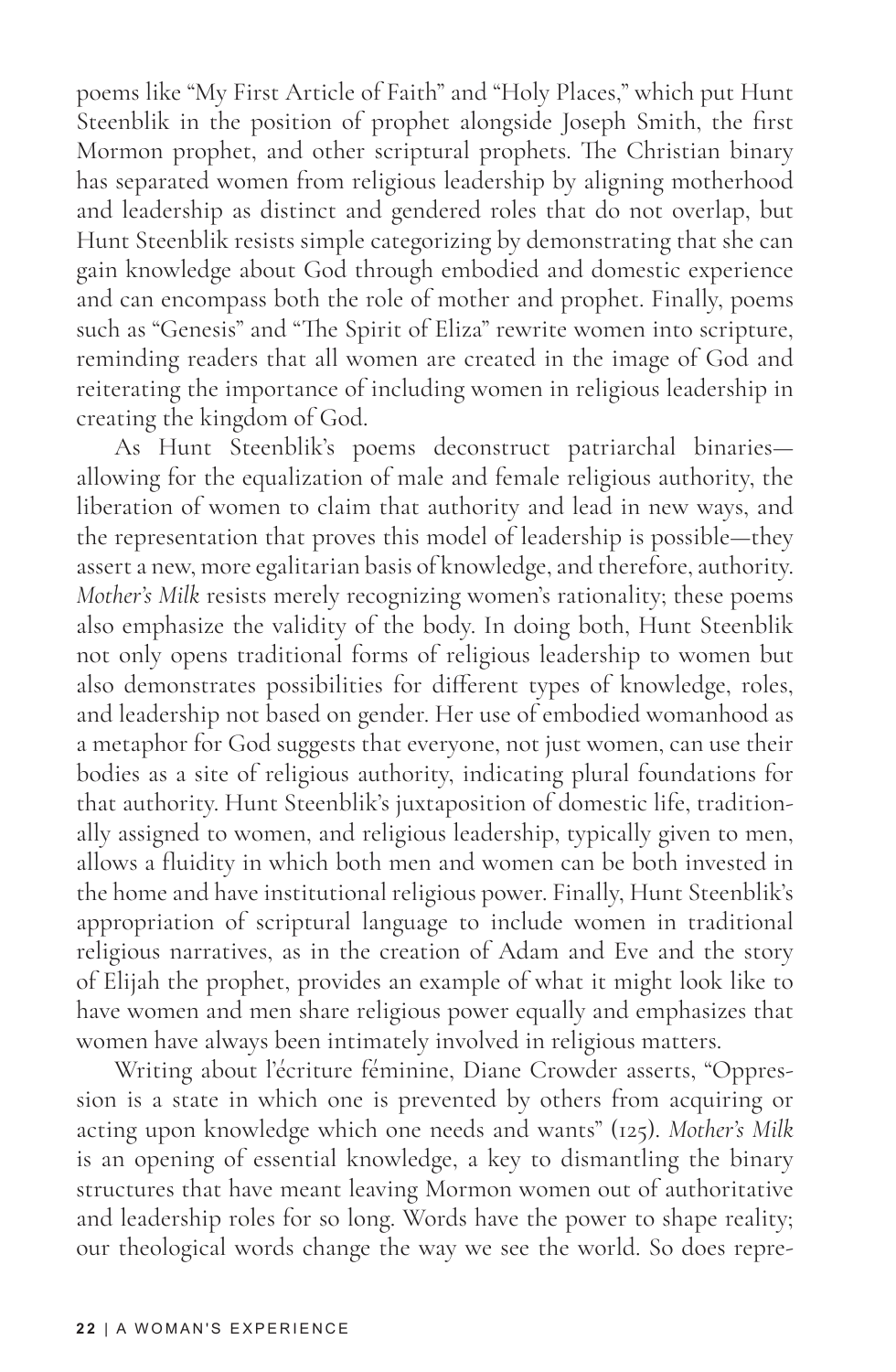sentation. Words and representation in Hunt Steenblik's poems become liberatory by deconstructing the dualisms that separate men and women, leaders and those led, mind and body. *Mother's Milk* enacts the arguments it makes, as Hunt Steenblik uses her embodied and domestic experiences to connect with God and share the knowledge she gains as a prophet and mother, making it clear that religious authority, power, and presence is available to anyone willing to resist traditional binaries and claim it.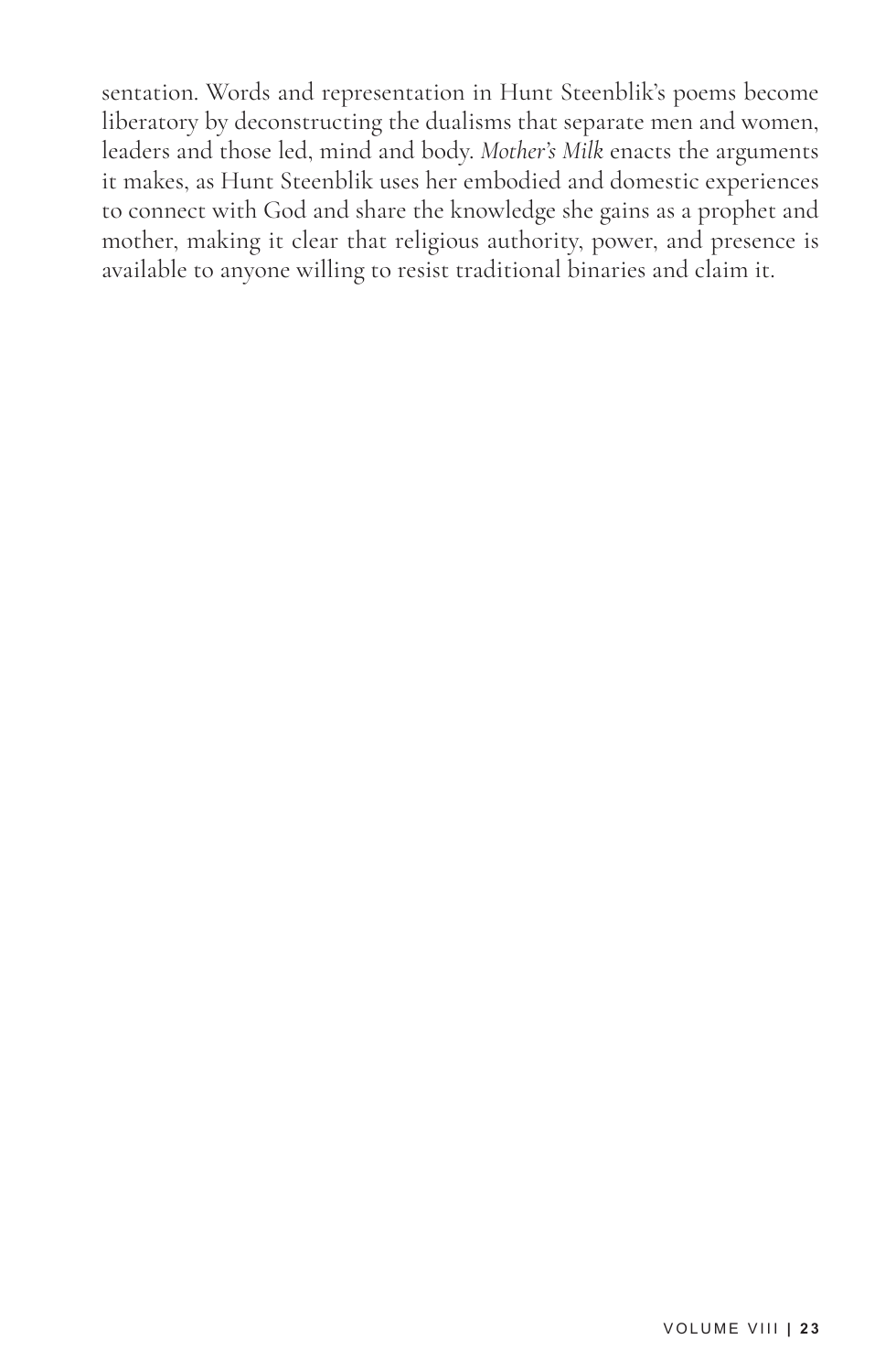# **BIBLIOGRAPHY**

- Boydston, Jeanne. "The Pastoralization of Housework." *Home and Work: Housework, Wages and the Ideology of Labor in the Early Republic*. Oxford University Press, 1990, pp. 142–63.
- Bhattacharjee, Subashish and Girindra Narayan Ray, editors. *New Women's Writing: Contextualising Fiction, Poetry and Philosophy*. Cambridge Scholars Publishing, 2018, pp. 1–13.
- Chow, Rey. "Poststructuralism: Theory as Critical Self-Consciousness." *The Cambridge Companion to Feminist Literary Theory*. Edited by Ellen Rooney. Cambridge University Press, 2006, pp. 195–210.
- Crowder, Diane Griffin. "Amazons and Mothers? Monique Wittig, Helene Cixous and Theories of Women's Writing." *Contemporary Literature*, vol. 24, no. 2, summer 1983, pp. 117–144.
- Davis, Stacy Nicole. "Malachi 4:4–6: Who Has the Last Word?" *Haggai and Malachi. Wisdom Commentary* vol. 39, edited by Barbara E. Reid and Carol J. Dempsey. Liturgical Press, 2015, pp. 101–105.
- Farnsworth, Sonja. "Mormonism's Odd Couple: The Priesthood-Motherhood Connection." *Mormon Women's Forum Newsletter*, vol. 2, no. 1, March 1991, pp. 6–11. Mormon Feminism: Essential Writings, edited by Joanna Brooks, Rachel Hunt Steenblik, and Hannah Wheelwright, Oxford University Press, 2016, pp. 165-169.
- Green, Mark D. "Mount, Mountain." *The New Interpreter's Dictionary of the Bible*. Edited by Katharine Doob Sakenfeld et al. Abingdon Press, vol. 4, 2009, pp. 159–160.
- Holmes, Emily A. "Mending a Broken Lineage." *Women, Writing, Theology: Transforming a Tradition of Exclusion*. Edited by Emily A. Holmes. Baylor University Press, 2011, pp. 1–10.
- Hunt Steenblik, Rachel. *Mother's Milk: Poems in Search of Heavenly Mother*. BCC Press, 2017, pp. 33, 50, 53, 93, 96, 124, 132, 140.
- Jones, Ann Rosalind. "Writing the Body: Toward an Understanding of 'l'écriture féminine'." *Feminist Studies*, vol. 7, no. 2, summer 1981, pp. 247–63.
- Kline, Caroline. "The Mormon Conception of Women's Nature and Role: A Feminist Analysis." *Feminist Theology*, vol. 22, no. 2, January 2014, pp. 187–200.
- Moi, Toril. *Sexual/Textual Politics*. Routledge, second edition, 2002, pp. 90–135.
- Mount Shoop, Marcia W. "Embodying Theology: Motherhood as Metaphor/Method." *Women, Writing, Theology: Transforming a Tradition of Exclusion*. Edited by Emily A. Holmes. Baylor University Press, 2011, pp. 233–52.
- Mulvay, Jill C. "Eliza R. Snow and The Woman Question." *BYU Studies Quarterly*, vol. 16, no. 2, April 1976, pp. 250–264.
- Ruether, Rosemary Radford. "Anthropology: Humanity as Male and Female." *Sexism and God-Talk: Toward a Feminist Theology*. Beacon Press, 1983, pp. 52–55, 68–72, 93–97, 165–176, 193–195.
- Schüssler Fiorenza, Elisabeth. *Widsom Ways: Introducing Feminist Biblical Interpretation*. Orbis Books, 2001, pp. 1–5, 87–95.